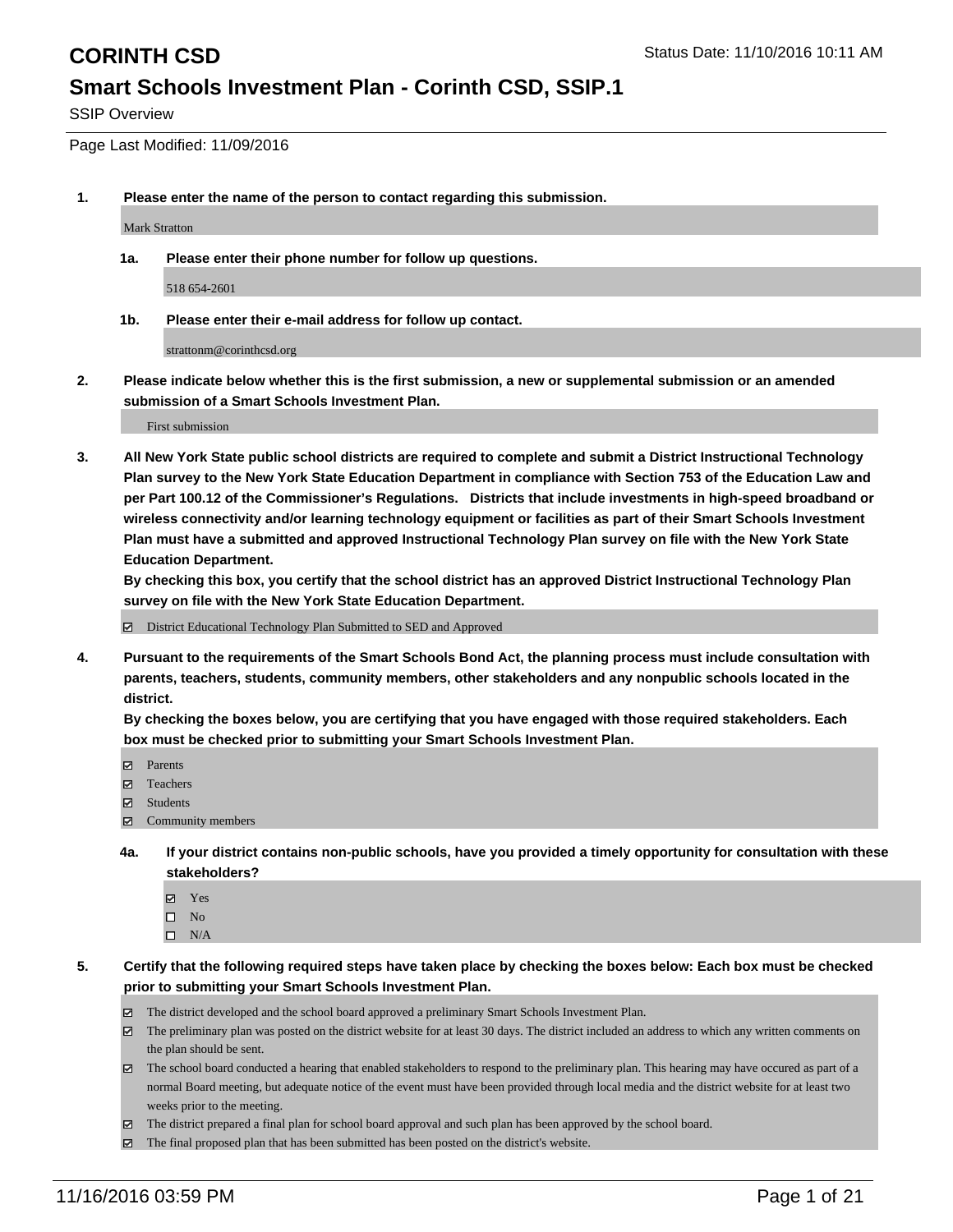SSIP Overview

Page Last Modified: 11/09/2016

**5a. Please upload the proposed Smart Schools Investment Plan (SSIP) that was posted on the district's website, along with any supporting materials. Note that this should be different than your recently submitted Educational Technology Survey. The Final SSIP, as approved by the School Board, should also be posted on the website and remain there during the course of the projects contained therein.**

Smart Schools Investment Plan.pdf Smart Schools Investment Plan.pptx Smart Schools Investment Plan, 12.15.pdf

**5b. Enter the webpage address where the final Smart Schools Investment Plan is posted. The Plan should remain posted for the life of the included projects.**

corinthcsd.org

**6. Please enter an estimate of the total number of students and staff that will benefit from this Smart Schools Investment Plan based on the cumulative projects submitted to date.**

1,375

**7. An LEA/School District may partner with one or more other LEA/School Districts to form a consortium to pool Smart Schools Bond Act funds for a project that meets all other Smart School Bond Act requirements. Each school district participating in the consortium will need to file an approved Smart Schools Investment Plan for the project and submit a signed Memorandum of Understanding that sets forth the details of the consortium including the roles of each respective district.**

 $\Box$  The district plans to participate in a consortium to partner with other school district(s) to implement a Smart Schools project.

**8. Please enter the name and 6-digit SED Code for each LEA/School District participating in the Consortium.**

| Partner LEA/District | <b>ISED BEDS Code</b> |
|----------------------|-----------------------|
| (No Response)        | (No Response)         |

**9. Please upload a signed Memorandum of Understanding with all of the participating Consortium partners.**

(No Response)

**10. Your district's Smart Schools Bond Act Allocation is:**

\$1,065,678

**11. Enter the budget sub-allocations by category that you are submitting for approval at this time. If you are not budgeting SSBA funds for a category, please enter 0 (zero.) If the value entered is \$0, you will not be required to complete that survey question.**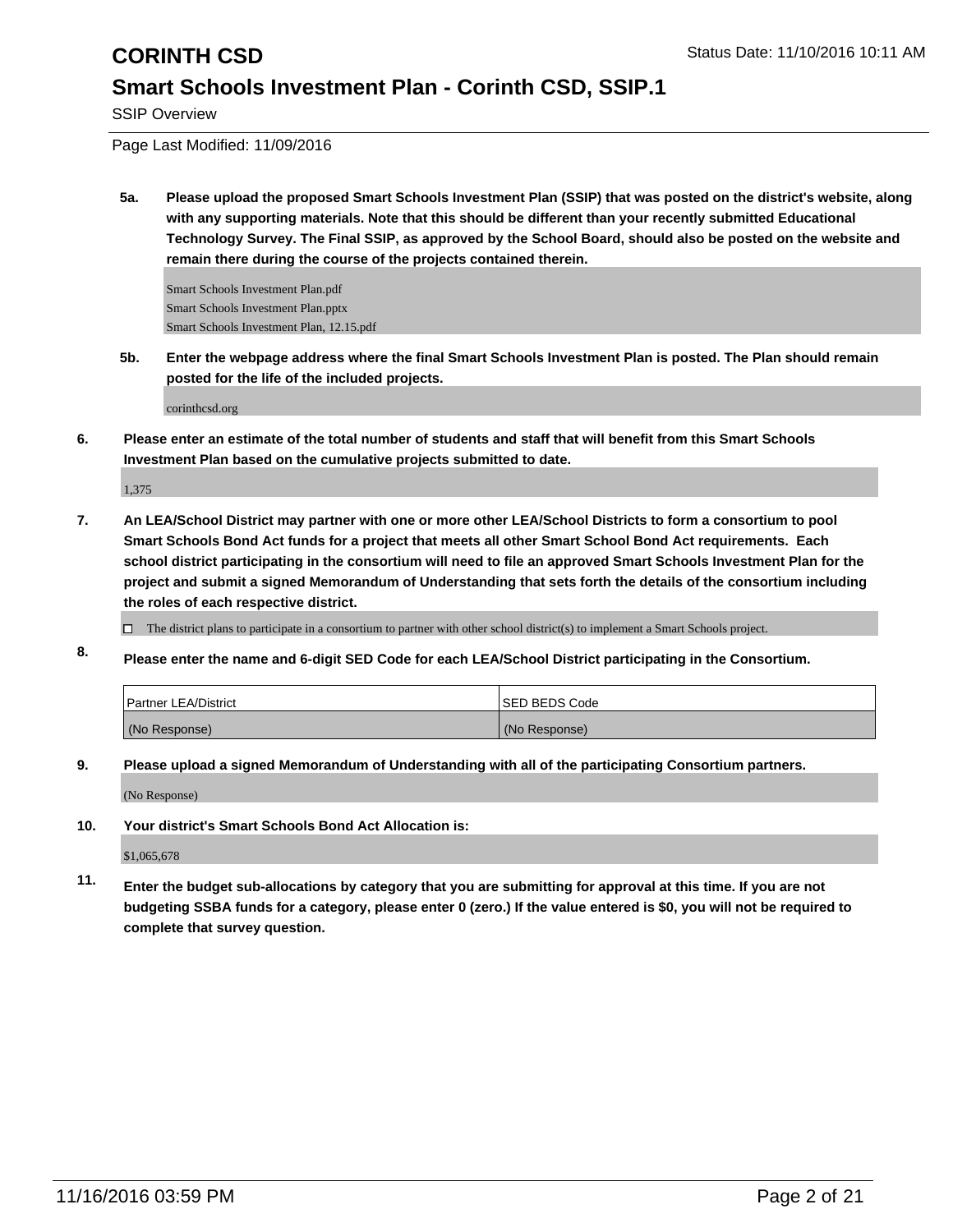SSIP Overview

Page Last Modified: 11/09/2016

|                                              | Sub-           |
|----------------------------------------------|----------------|
|                                              | Allocations    |
| <b>School Connectivity</b>                   | 242,010        |
| <b>Connectivity Projects for Communities</b> | $\overline{0}$ |
| Classroom Technology                         | 740,890        |
| Pre-Kindergarten Classrooms                  | $\mathbf{0}$   |
| Replace Transportable Classrooms             | $\mathbf 0$    |
| <b>High-Tech Security Features</b>           | 82,778         |
| Totals:                                      | 1,065,678      |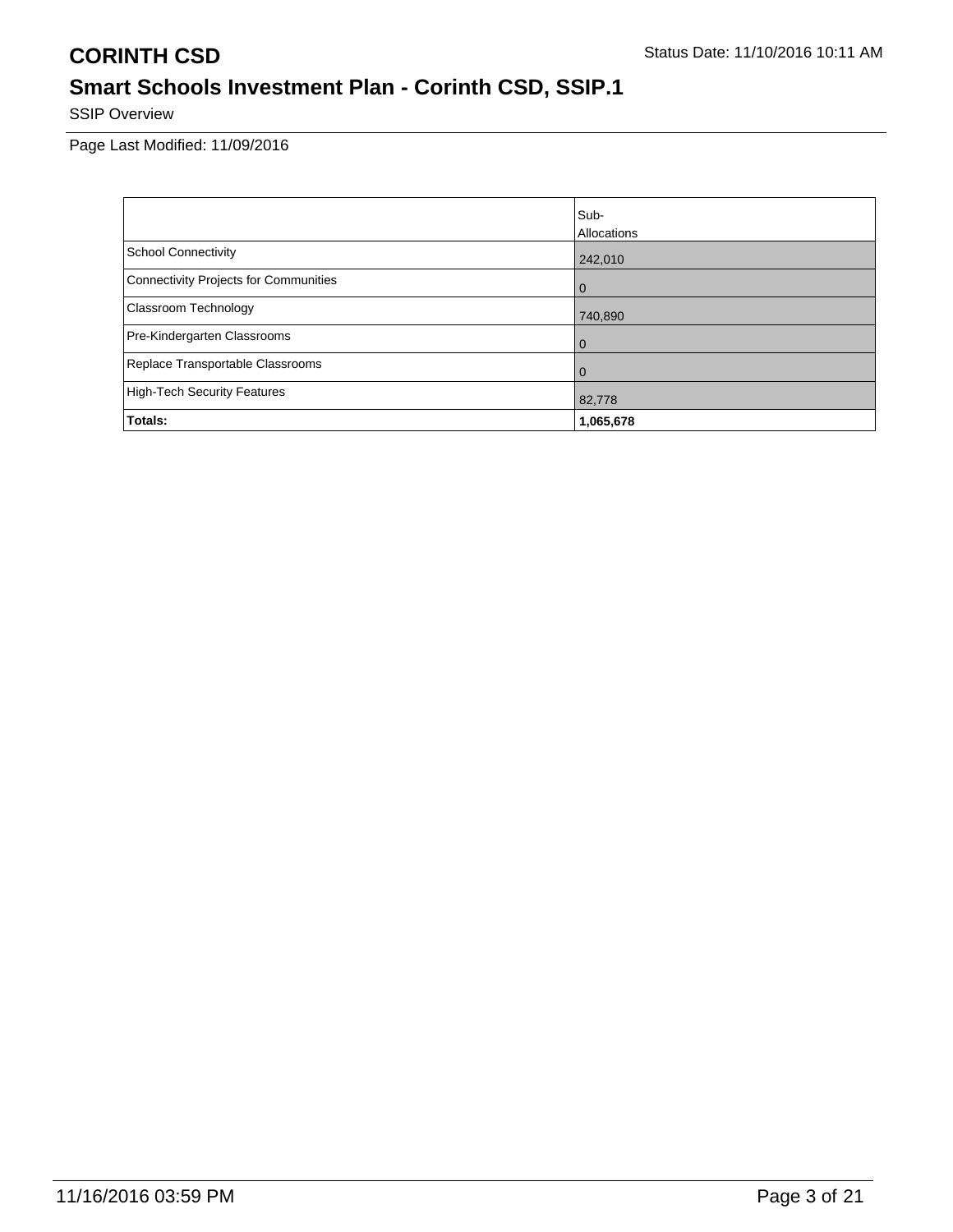School Connectivity

Page Last Modified: 11/09/2016

- **1. In order for students and faculty to receive the maximum benefit from the technology made available under the Smart Schools Bond Act, their school buildings must possess sufficient connectivity infrastructure to ensure that devices can be used during the school day. Smart Schools Investment Plans must demonstrate that:**
	- **sufficient infrastructure that meets the Federal Communications Commission's 100 Mbps per 1,000 students standard currently exists in the buildings where new devices will be deployed, or**
	- **is a planned use of a portion of Smart Schools Bond Act funds, or**
	- **is under development through another funding source.**

**Smart Schools Bond Act funds used for technology infrastructure or classroom technology investments must increase the number of school buildings that meet or exceed the minimum speed standard of 100 Mbps per 1,000 students and staff within 12 months. This standard may be met on either a contracted 24/7 firm service or a "burstable" capability. If the standard is met under the burstable criteria, it must be:**

**1. Specifically codified in a service contract with a provider, and**

**2. Guaranteed to be available to all students and devices as needed, particularly during periods of high demand, such as computer-based testing (CBT) periods.**

**Please describe how your district already meets or is planning to meet this standard within 12 months of plan submission.**

- *See #1, above. We have wireless access points throughout the district at 100 Mbps located strategically to accommodate classrooms in the 1. vicinity. We are in a pilot with NERIC allowing us 100 Mbps to assess the impact of this speed on classroom use. That will increase to 125 Mbps by October 2017. Our intent through the SSIP is to build to 1 GBPS capability to accommodate future expansion to meet broadband needs a decade from now. The SSBA funds will upgrade the speed and number of the access points. They will be in every classroom and in other areas of the district where they will enhance instruction and school operations.*
- **1a. If a district believes that it will be impossible to meet this standard within 12 months, it may apply for a waiver of this requirement, as described on the Smart Schools website. The waiver must be filed and approved by SED prior to submitting this survey.**
	- $\Box$  By checking this box, you are certifying that the school district has an approved waiver of this requirement on file with the New York State Education Department.

### **2. Connectivity Speed Calculator (Required)**

|                         | l Number of<br>Students | Multiply by<br>100 Kbps | Divide by 1000 Current Speed Expected<br>to Convert to<br>l Reauired<br>Speed in Mb | lin Mb | Speed to be<br>Attained Within   Required<br>12 Months | Expected Date<br>l When<br>Speed Will be<br>l Met |
|-------------------------|-------------------------|-------------------------|-------------------------------------------------------------------------------------|--------|--------------------------------------------------------|---------------------------------------------------|
| <b>Calculated Speed</b> | 1.194                   | 119,400                 | 119.4                                                                               | 100    | 125                                                    | 10/17                                             |

### **3. Describe how you intend to use Smart Schools Bond Act funds for high-speed broadband and/or wireless connectivity projects in school buildings.**

*Additional wireless access points will be installed so that this connectivity is available throughout the district. Access points, switches, and wiring capacity will be increased to a maximum of 1Gbps to allow for future expansion. We currently have WAP for alternating classrooms, as installed several years ago. Adding these additional access points will ensure each classroom as well as other designated areas (offices, auditorium, gymnasiums, etc.), have wireless capability. The associated switches and network hardware is a major focus of our technology upgrades through SSBA.*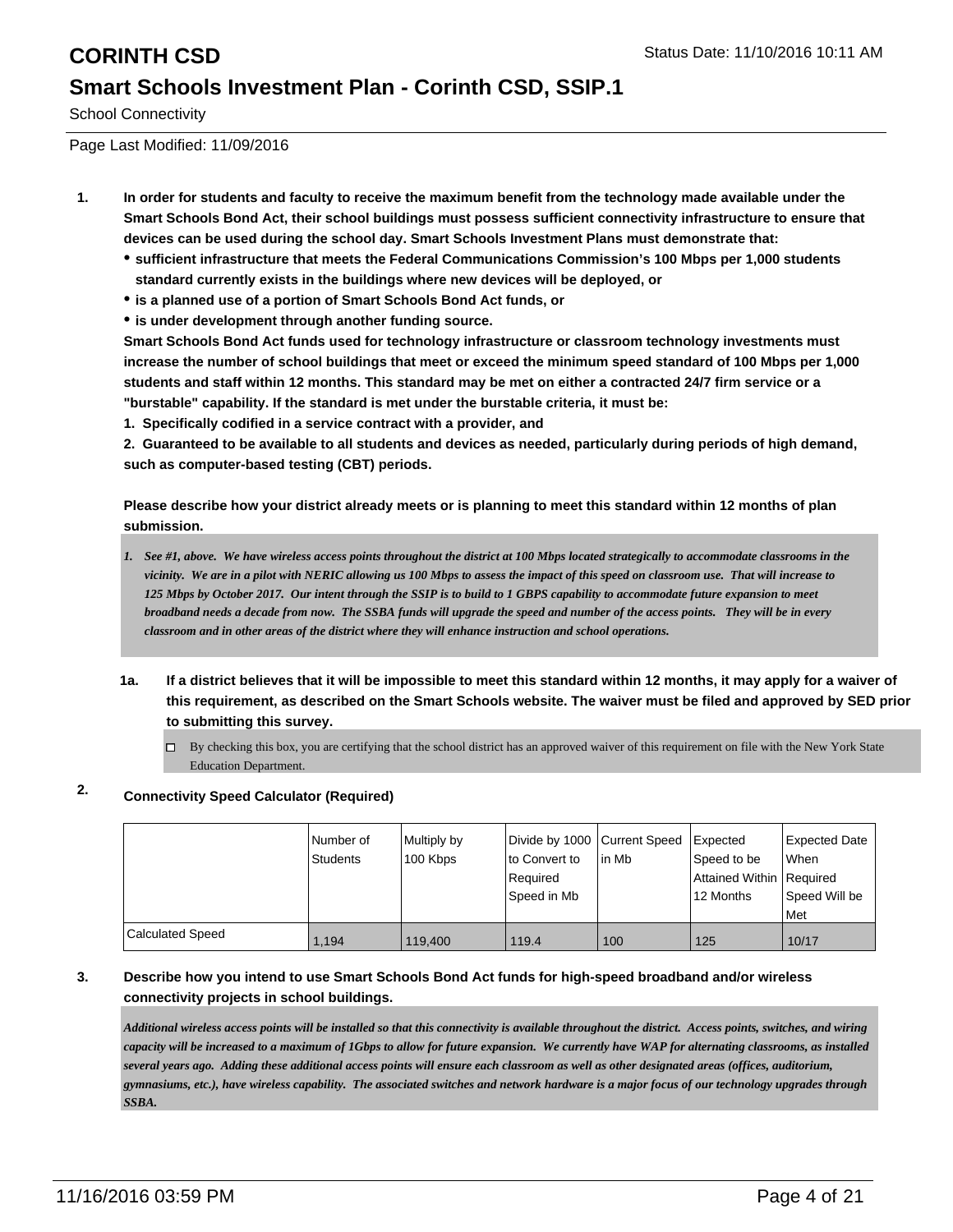School Connectivity

Page Last Modified: 11/09/2016

**4. Describe the linkage between the district's District Instructional Technology Plan and the proposed projects. (There should be a link between your response to this question and your response to Question 1 in Part E. Curriculum and Instruction "What are the district's plans to use digital connectivity and technology to improve teaching and learning?)**

*As noted in items B-2, B-3, and B-5 of our approved Instructional Technology Plan, Corinth CSD is transitioning from desktop computing in lab settings to classroom sets of ChromeBooks for students, and eventually to 1:1 use over the next 12 months. SmartBoard software remains prevalent, but the plan is to move from the SmartBoard to touch-screen flat-panel monitors. All of this compliments our PBL classes, makerspace initiatives, and flipped classrooms. We have begun using digital textbooks in the HS and will continue to expand this area.*

*In addition to classroom technology and infrastructure, we will complete the purchase and installation of security cameras in several locations throughout the district.*

*This initiative is directly linked to the Instructional Technology Plan. That plan details our goals for instructional technology, and the SSIP supports those goals.*

The Corinth Central School District is committed to providing for the comprehensive literacy of all students. Literacy is defined as the ability to read and comprehend. To achieve a truly comprehensive literacy, students must be able to "read" in various diverse systems including the technological. The district's insistence on technological literacy is intended to serve as a catalyst for life-long learning in the field. Due to the ever-changing character of the medium, emphasis shall be placed on the process of technology integration into the teaching-learning process rather than mastery of any particular software or hardware.

Wwe cannot accomplish these goals for our students without funding. SSIP is the funding mechanism for all of this to happen. We removed money from our budget prior to voter approval a year ago in anticipation of SSIP. It became, in effect, our technology budget.

**5. If the district wishes to have students and staff access the Internet from wireless devices within the school building, or in close proximity to it, it must first ensure that it has a robust Wi-Fi network in place that has sufficient bandwidth to meet user demand.**

**Please describe how you have quantified this demand and how you plan to meet this demand.**

*This has been quantified in two ways. 1. The level of bandwidth used as measured by NERIC, and 2. the frustration of teachers attempting to incorporate video in their lessons. Currently, when large number of students access the network, speed and performance diminish. Increasing the number of access points, switches, and the bandwidth capability will provide the infrastructure to work and learn more efficiently.*

**6. As indicated on Page 5 of the guidance, the Office of Facilities Planning will have to conduct a preliminary review of all capital projects, including connectivity projects.**

**Please indicate on a separate row each project number given to you by the Office of Facilities Planning.**

| <b>Project Number</b> |  |
|-----------------------|--|
| 52-04-1-04-7-999-BA1  |  |

**7. Certain high-tech security and connectivity infrastructure projects may be eligible for an expedited review process as determined by the Office of Facilities Planning.**

**Was your project deemed eligible for streamlined review?**

Yes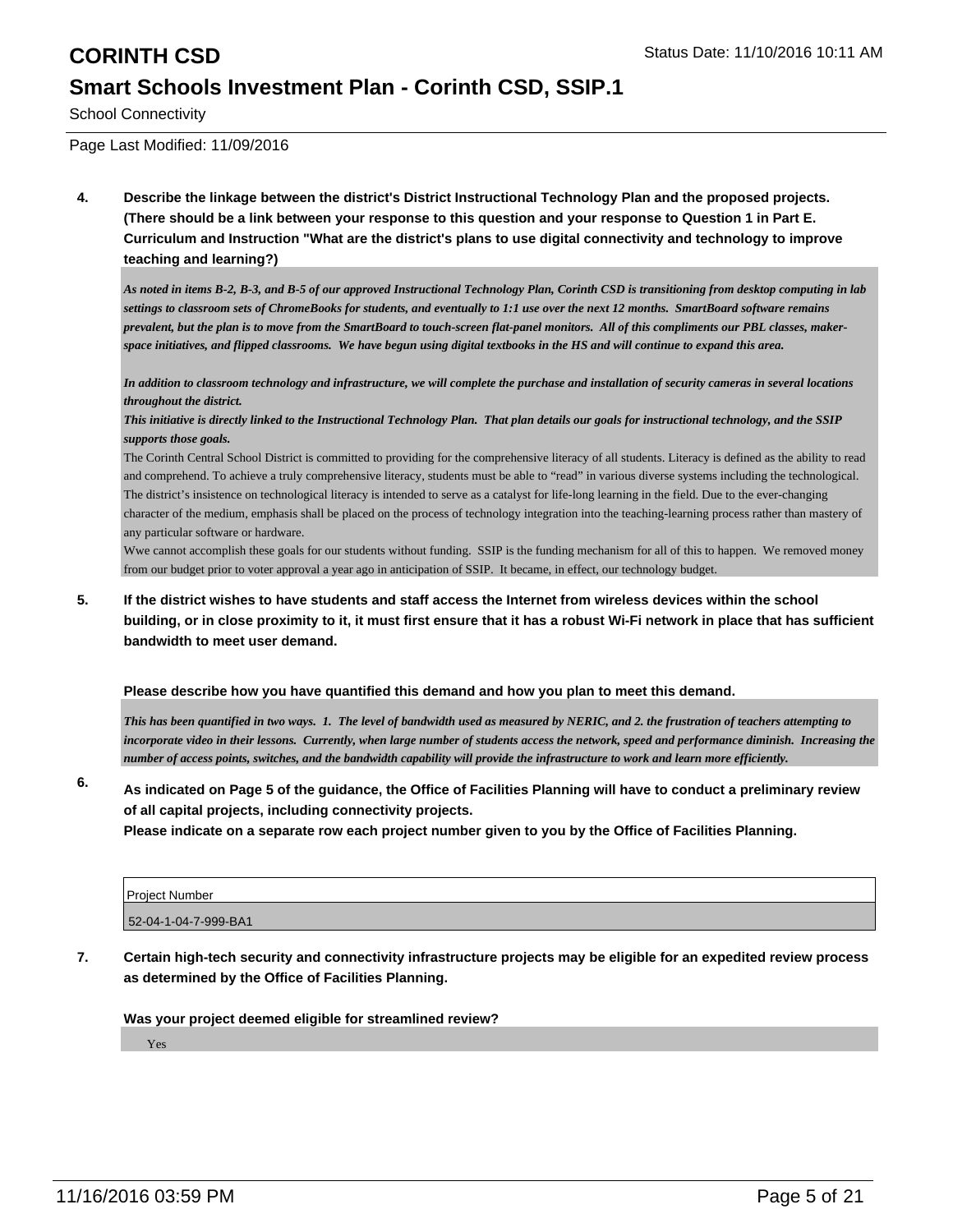School Connectivity

Page Last Modified: 11/09/2016

**7a. Districts that choose the Streamlined Review Process will be required to certify that they have reviewed all installations with their licensed architect or engineer of record and provide that person's name and license number. The licensed professional must review the products and proposed method of installation prior to implementation and review the work during and after completion in order to affirm that the work was codecompliant, if requested.**

 $\boxtimes$  I certify that I have reviewed all installations with a licensed architect or engineer of record.

**8. Include the name and license number of the architect or engineer of record.**

| <sup>1</sup> Name        | License Number |
|--------------------------|----------------|
| <b>Christopher Colby</b> | 33581          |

**9. If you are submitting an allocation for School Connectivity complete this table. Note that the calculated Total at the bottom of the table must equal the Total allocation for this category that you entered in the SSIP Overview overall budget.** 

|                                            | Sub-<br><b>Allocation</b> |
|--------------------------------------------|---------------------------|
| Network/Access Costs                       | 242,010                   |
| <b>Outside Plant Costs</b>                 | (No Response)             |
| School Internal Connections and Components | (No Response)             |
| <b>Professional Services</b>               | (No Response)             |
| Testing                                    | (No Response)             |
| <b>Other Upfront Costs</b>                 | (No Response)             |
| <b>Other Costs</b>                         | (No Response)             |
| Totals:                                    | 242,010                   |

**10. Please detail the type, quantity, per unit cost and total cost of the eligible items under each sub-category. This is especially important for any expenditures listed under the "Other" category. All expenditures must be eligible for tax-exempt financing to be reimbursed through the SSBA. Sufficient detail must be provided so that we can verify this is the case. If you have any questions, please contact us directly through smartschools@nysed.gov. NOTE: Wireless Access Points should be included in this category, not under Classroom Educational Technology, except those that will be loaned/purchased for nonpublic schools.**

| Select the allowable expenditure | Item to be purchased          | Quantity | Cost per Item | <b>Total Cost</b> |
|----------------------------------|-------------------------------|----------|---------------|-------------------|
| type.                            |                               |          |               |                   |
| Repeat to add another item under |                               |          |               |                   |
| each type.                       |                               |          |               |                   |
| Network/Access Costs             | <b>Wireless Access Points</b> | 81       | 776           | 62,856            |
| Network/Access Costs             | <b>Network Switches</b>       | 10       | 7,995         | 79,950            |
| Network/Access Costs             | controllers                   |          | 8,446         | 16,892            |
| Network/Access Costs             | server                        | 4        | 20,578        | 82,312            |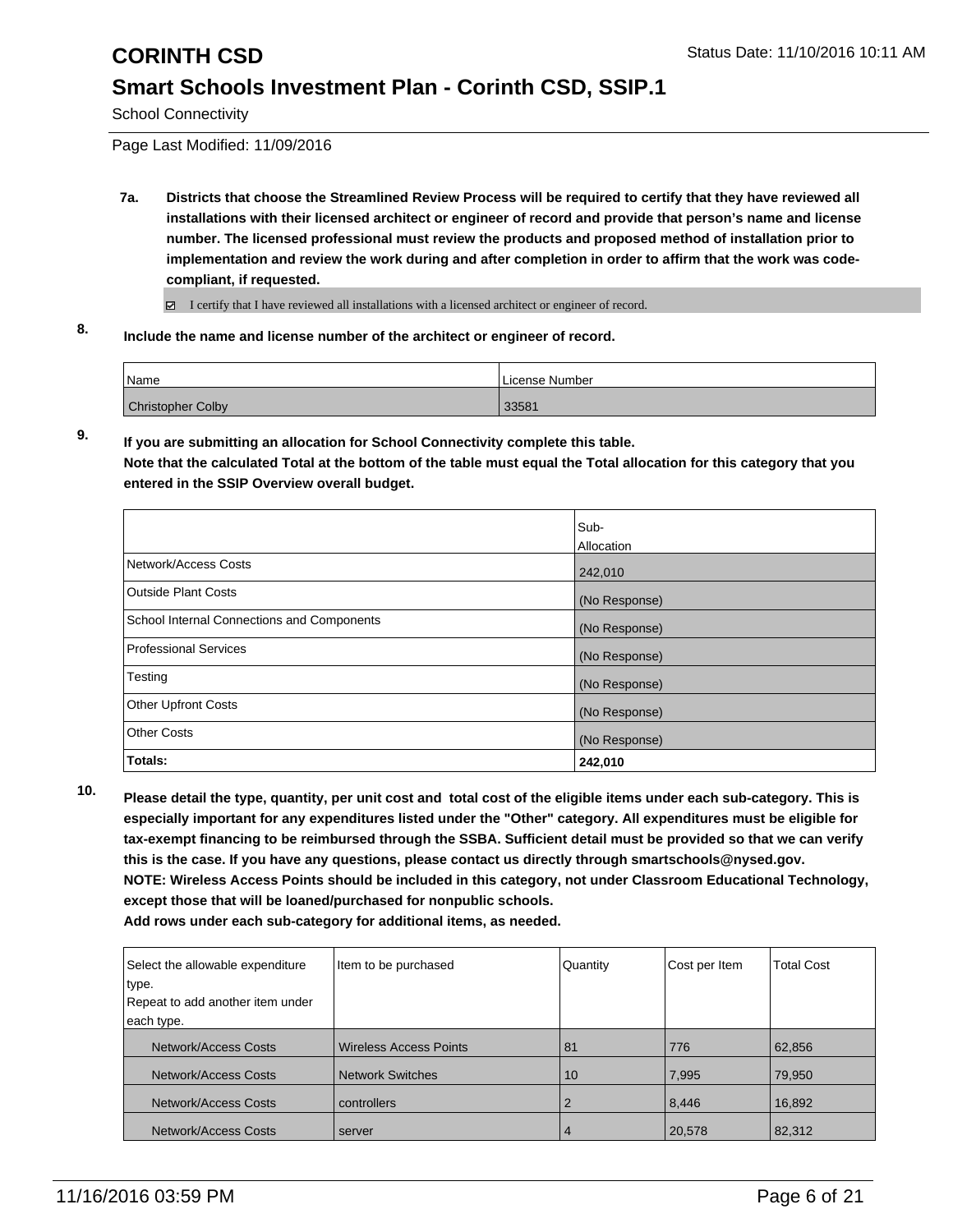Community Connectivity (Broadband and Wireless)

Page Last Modified: 11/09/2016

**1. Describe how you intend to use Smart Schools Bond Act funds for high-speed broadband and/or wireless connectivity projects in the community.**

(No Response)

**2. Please describe how the proposed project(s) will promote student achievement and increase student and/or staff access to the Internet in a manner that enhances student learning and/or instruction outside of the school day and/or school building.**

(No Response)

**3. Community connectivity projects must comply with all the necessary local building codes and regulations (building and related permits are not required prior to plan submission).**

 $\Box$  I certify that we will comply with all the necessary local building codes and regulations.

**4. Please describe the physical location of the proposed investment.**

(No Response)

**5. Please provide the initial list of partners participating in the Community Connectivity Broadband Project, along with their Federal Tax Identification (Employer Identification) number.**

| <b>Project Partners</b> | Federal ID#   |
|-------------------------|---------------|
| (No Response)           | (No Response) |

**6. If you are submitting an allocation for Community Connectivity, complete this table. Note that the calculated Total at the bottom of the table must equal the Total allocation for this category that you entered in the SSIP Overview overall budget.**

|                                    | Sub-Allocation |
|------------------------------------|----------------|
| Network/Access Costs               | (No Response)  |
| <b>Outside Plant Costs</b>         | (No Response)  |
| <b>Tower Costs</b>                 | (No Response)  |
| <b>Customer Premises Equipment</b> | (No Response)  |
| <b>Professional Services</b>       | (No Response)  |
| Testing                            | (No Response)  |
| <b>Other Upfront Costs</b>         | (No Response)  |
| <b>Other Costs</b>                 | (No Response)  |
| Totals:                            | 0              |

**7. Please detail the type, quantity, per unit cost and total cost of the eligible items under each sub-category. This is especially important for any expenditures listed under the "Other" category. All expenditures must be capital-bond eligible to be reimbursed through the SSBA. If you have any questions, please contact us directly through smartschools@nysed.gov.**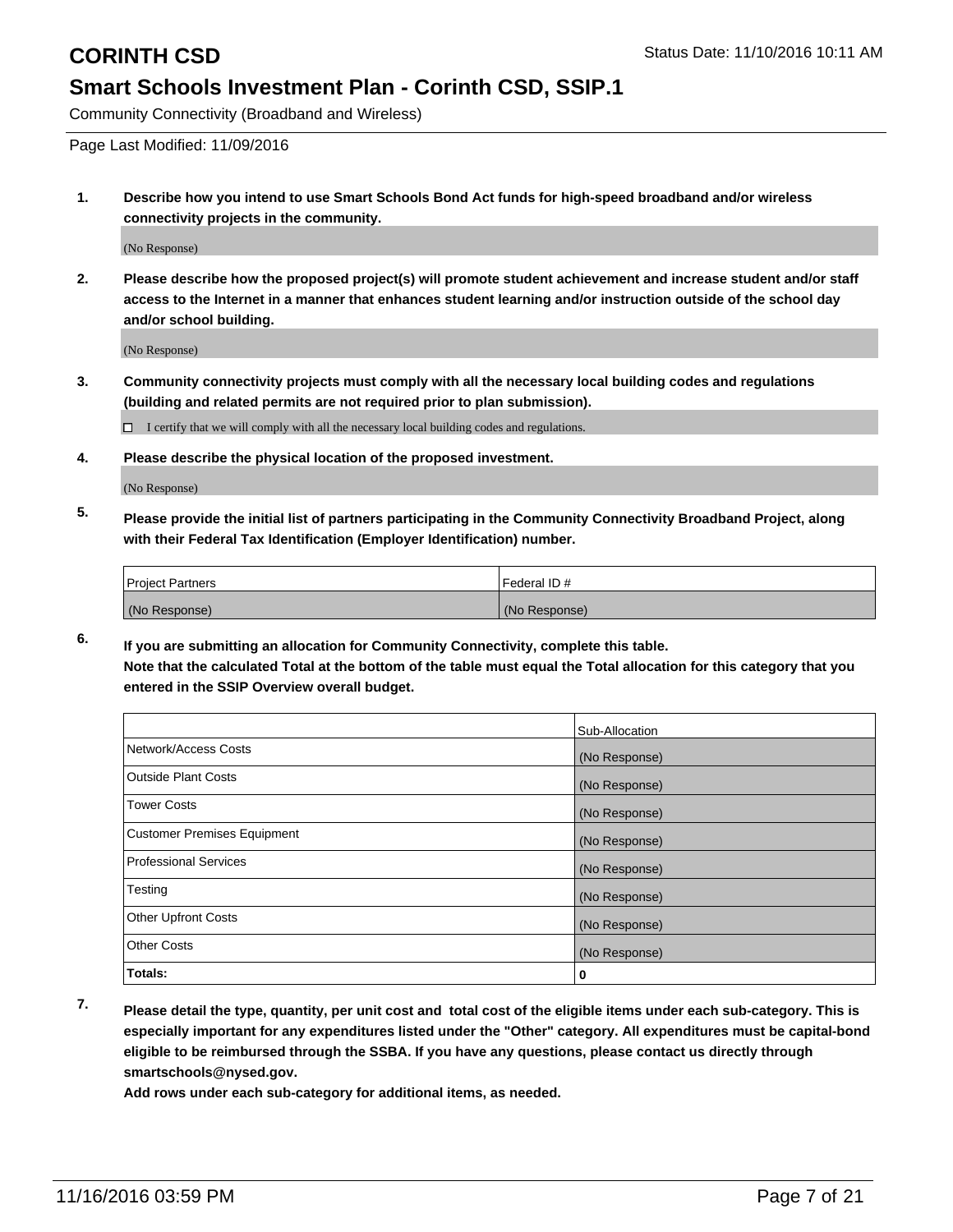Community Connectivity (Broadband and Wireless)

Page Last Modified: 11/09/2016

| Select the allowable expenditure | Item to be purchased | Quantity      | Cost per Item | Total Cost    |
|----------------------------------|----------------------|---------------|---------------|---------------|
| type.                            |                      |               |               |               |
| Repeat to add another item under |                      |               |               |               |
| each type.                       |                      |               |               |               |
| (No Response)                    | (No Response)        | (No Response) | (No Response) | (No Response) |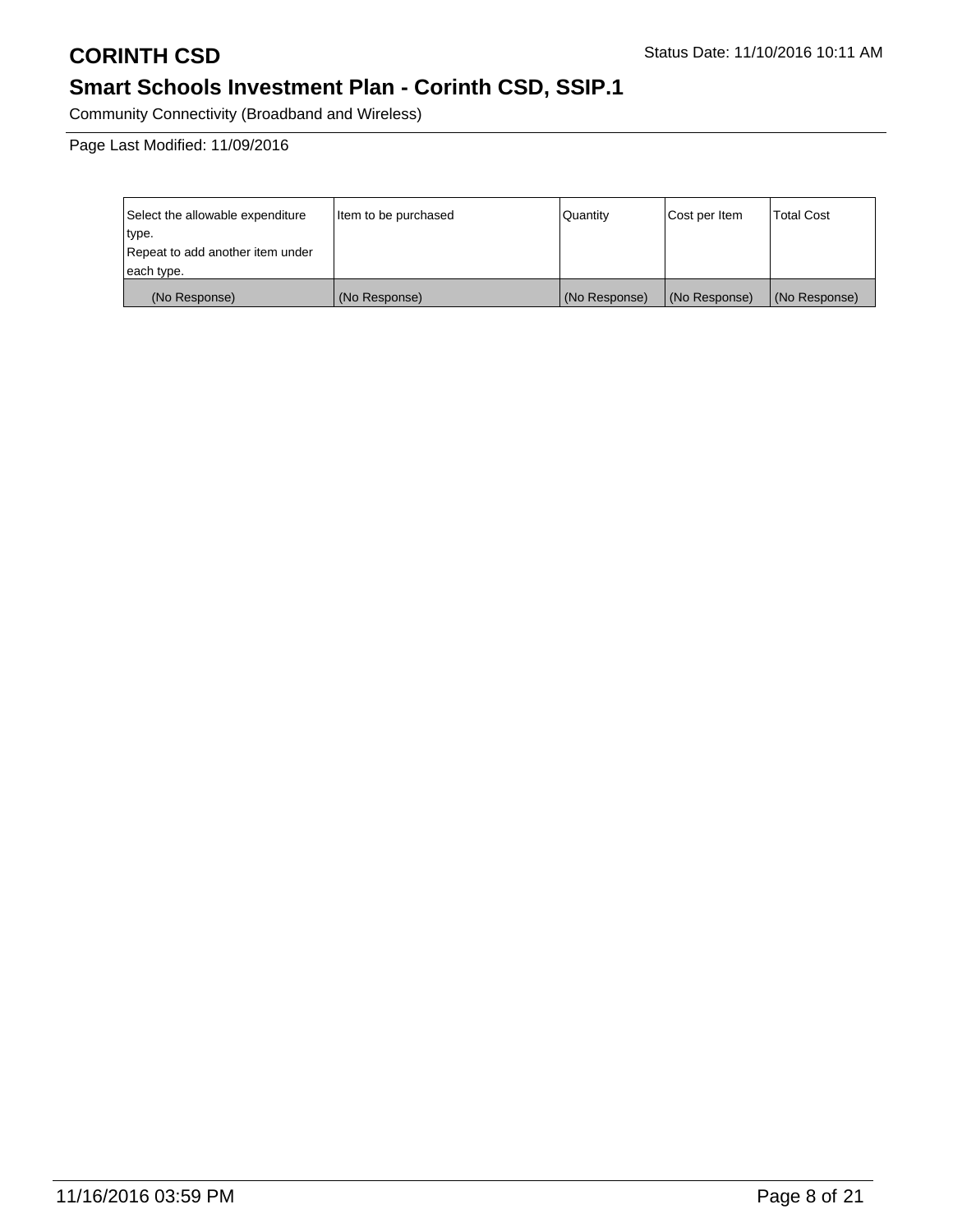Classroom Learning Technology

Page Last Modified: 11/09/2016

**1. In order for students and faculty to receive the maximum benefit from the technology made available under the Smart Schools Bond Act, their school buildings must possess sufficient connectivity infrastructure to ensure that devices can be used during the school day. Smart Schools Investment Plans must demonstrate that sufficient infrastructure that meets the Federal Communications Commission's 100 Mbps per 1,000 students standard currently exists in the buildings where new devices will be deployed, or is a planned use of a portion of Smart Schools Bond Act funds, or is under development through another funding source.**

**Smart Schools Bond Act funds used for technology infrastructure or classroom technology investments must increase the number of school buildings that meet or exceed the minimum speed standard of 100 Mbps per 1,000 students and staff within 12 months. This standard may be met on either a contracted 24/7 firm service or a "burstable" capability. If the standard is met under the burstable criteria, it must be:**

**1. Specifically codified in a service contract with a provider, and**

**2. Guaranteed to be available to all students and devices as needed, particularly during periods of high demand, such as computer-based testing (CBT) periods.**

**Please describe how your district already meets or is planning to meet this standard within 12 months of plan submission.**

*As described in Section II… Also, the upgrade of access points and cabling is the first step in this initiative using SSBA funding. The District is currently at 100Mbps and plans to reach 125Mbps by 10/17. Additional wireless access points will be purchased from our current provider (Aruba). Cabling will be upgraded as well as switches where necessary. WSWHE BOCES will be contracted for installation.*

- **1a. If a district believes that it will be impossible to meet this standard within 12 months, it may apply for a waiver of this requirement, as described on the Smart Schools website. The waiver must be filed and approved by SED prior to submitting this survey.**
	- By checking this box, you are certifying that the school district has an approved waiver of this requirement on file with the New York State  $\Box$ Education Department.

### **2. Connectivity Speed Calculator (Required)**

|                         | Number of<br>Students | Multiply by<br>100 Kbps | Divide by 1000 Current Speed<br>Ito Convert to | lin Mb | Expected<br>Speed to be                 | Expected Date<br>l When |
|-------------------------|-----------------------|-------------------------|------------------------------------------------|--------|-----------------------------------------|-------------------------|
|                         |                       |                         | Required<br>l Speed in Mb                      |        | Attained Within   Required<br>12 Months | Speed Will be<br>l Met  |
| <b>Calculated Speed</b> | 1.194                 | 119,400                 | 119.4                                          | 100    | 125                                     | 10/17                   |

**3. If the district wishes to have students and staff access the Internet from wireless devices within the school building, or in close proximity to it, it must first ensure that it has a robust Wi-Fi network in place that has sufficient bandwidth to meet user demand.**

**Please describe how you have quantified this demand and how you plan to meet this demand.**

*This has been quantified in two ways. 1. The level of bandwidth used as measured by Neric, and 2. the frustration of teachers currently 1. attempting to incorporate video in their lessons.* 

*The demand for adequate bandwidth now and in the future will be addressed by the increased number of wireless access points capable of handling 1Gbps which are a significant part of this funding.*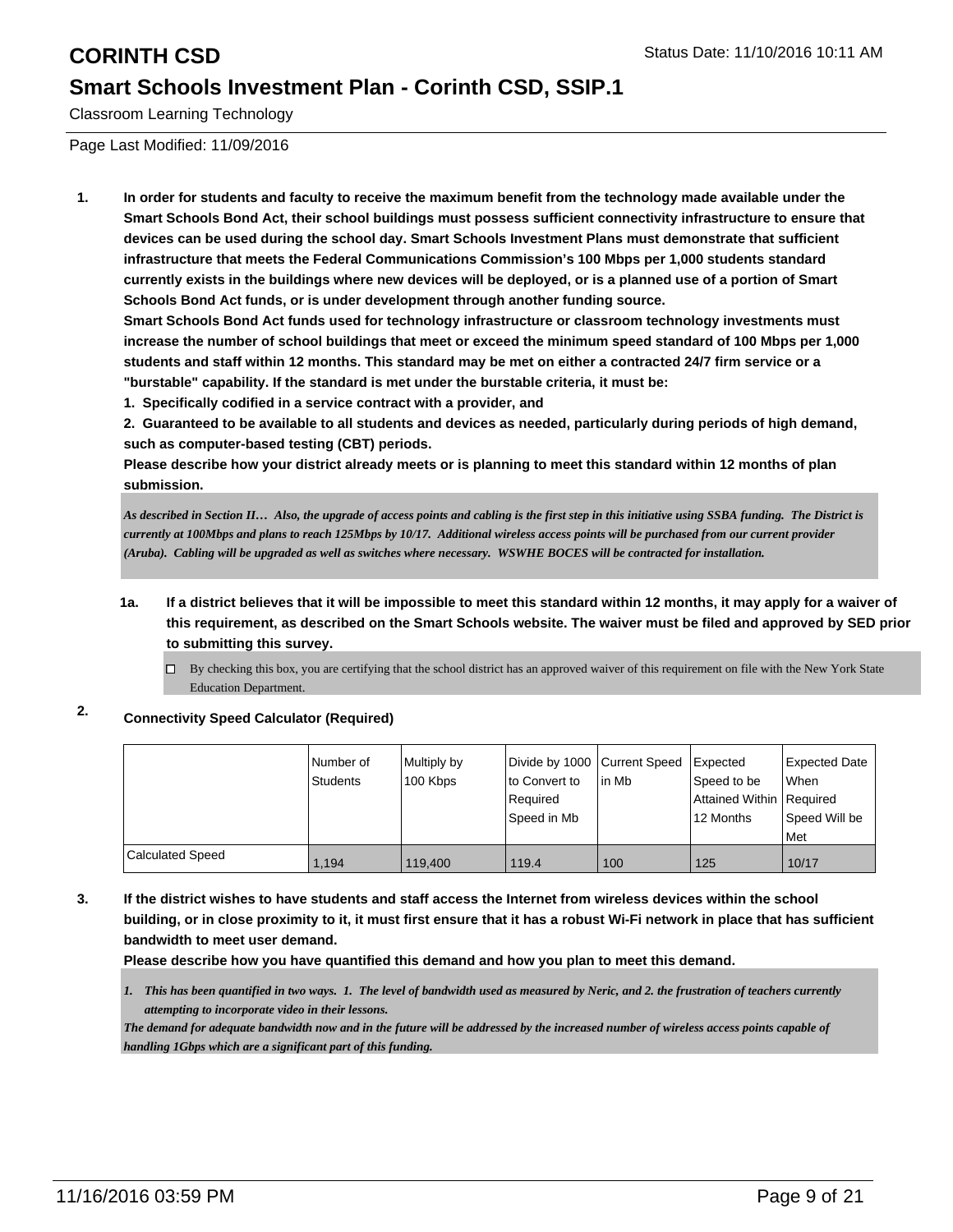Classroom Learning Technology

Page Last Modified: 11/09/2016

**4. All New York State public school districts are required to complete and submit an Instructional Technology Plan survey to the New York State Education Department in compliance with Section 753 of the Education Law and per Part 100.12 of the Commissioner's Regulations.**

**Districts that include educational technology purchases as part of their Smart Schools Investment Plan must have a submitted and approved Instructional Technology Plan survey on file with the New York State Education Department.**

- By checking this box, you are certifying that the school district has an approved Instructional Technology Plan survey on file with the New York State Education Department.
- **5. Describe the devices you intend to purchase and their compatibility with existing or planned platforms or systems. Specifically address the adequacy of each facility's electrical, HVAC and other infrastructure necessary to install and support the operation of the planned technology.**

*These funds will be used to purchase Chromebooks in sufficient quantity for 1:1 computing in MS/HS, and to have classroom sets in each K-6 classroom. We will replace SmartBoards with touchscreen monitors. We will upgrade and add to servers and security hardware. Discussion with our architect indicates that our existing infrastructure -- specifically electrical, but also HVAC -- will not be stressed by these changes. The bulk of the funds in this section will be allocated for these two items -- Chromebooks & touch-screen monitors -- as shown in item 15, below. The Macbook will be used for live streaming events like graduation.* 

*Desktops will be used to run the active panel touch screens.*

*Charging stations / carts were to charge / store Chromebooks.* 

*Document cameras will be a shared resource to project documents to the active touch panels***.**

| Classroom Learning<br>Tech      | Quantity       | Cost per each | <b>Total Cost</b> |
|---------------------------------|----------------|---------------|-------------------|
|                                 |                |               |                   |
| <b>Desktop Computers</b>        | 100            | \$500         | \$50,000          |
| <b>Laptop Computers</b>         | 800            | \$250         | \$200,000         |
| Macbook Pro                     |                | \$2,000       | \$2,000           |
| Touch Screen Monitors 101       |                | \$4,250       | \$429,250         |
| Chromebook Charging<br>Stations | 100            | \$550         | \$55,000          |
| Document Cameras                | $\overline{4}$ | \$1,160       | \$4,640           |
|                                 |                |               |                   |
| Total                           |                |               | \$740,890         |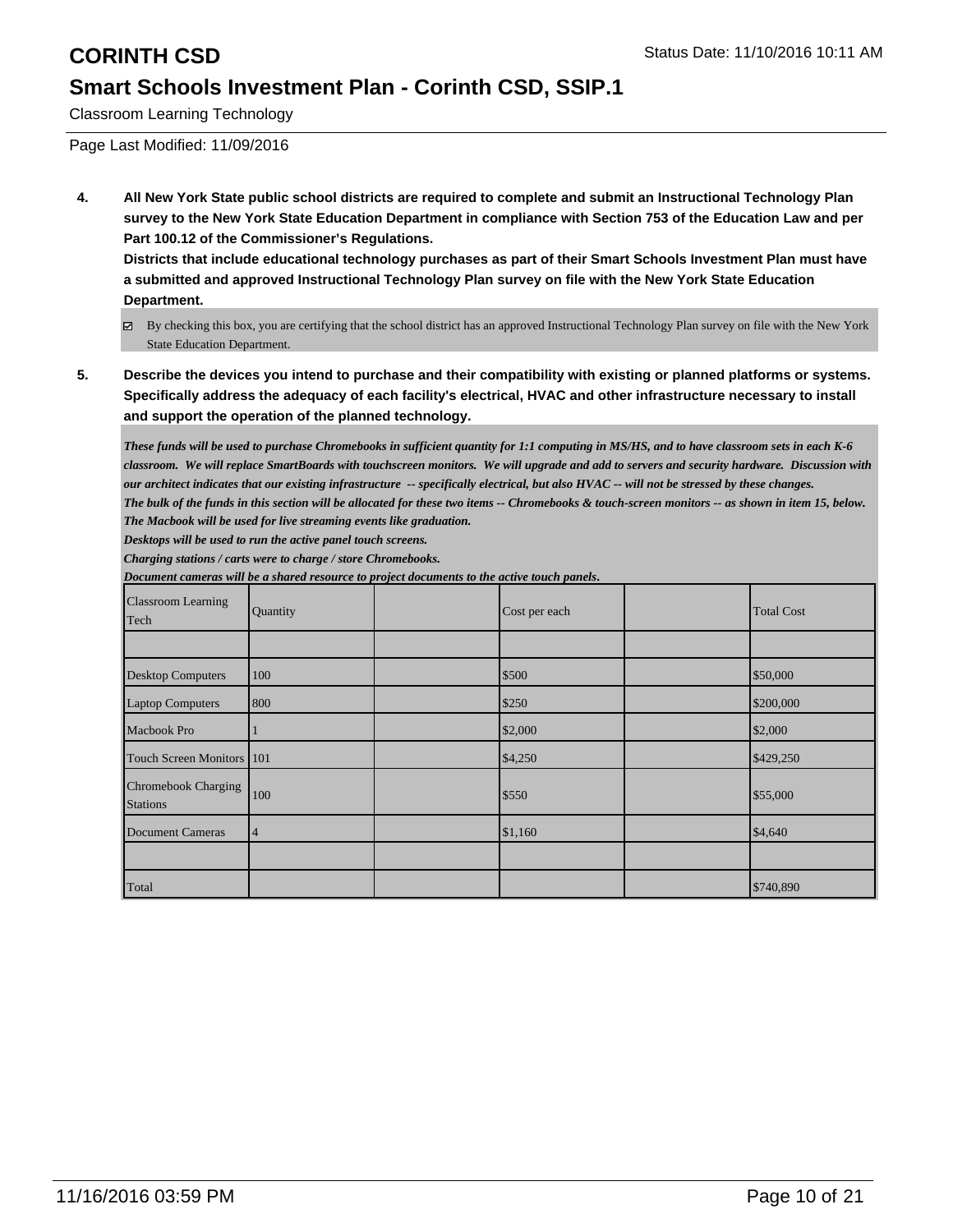Classroom Learning Technology

Page Last Modified: 11/09/2016

- **6. Describe how the proposed technology purchases will:**
	- **> enhance differentiated instruction;**
	- **> expand student learning inside and outside the classroom;**
	- **> benefit students with disabilities and English language learners; and**
	- **> contribute to the reduction of other learning gaps that have been identified within the district.**

**The expectation is that districts will place a priority on addressing the needs of students who struggle to succeed in a rigorous curriculum. Responses in this section should specifically address this concern and align with the district's Instructional Technology Plan (in particular Question 2 of E. Curriculum and Instruction: "Does the district's instructional technology plan address the needs of students with disabilities to ensure equitable access to instruction, materials and assessments?" and Question 3 of the same section: "Does the district's instructional technology plan address the provision of assistive technology specifically for students with disabilities to ensure access to and participation in the general curriculum?"**

- Differentiated instruction requires teachers to present information and challenge students in ways that require they use both sides of their brain. 1. We have used assistive technology to help students with disabilities. At the elementary school, we are beginning to incorporate technological literacy within the day. Students are also able to access leveled books online increasing the amount of materials students can obtain. We have also started programs in Project-Based Learning (PBL) in both the Middle and High Schools.This instruction allows students to demonstrate their learning in myriad ways.
- 2. Providing ChromeBooks for each student will enable teachers to more readily connect with other schools in our region, state, country and internationally. We have a very limited capacity for that now, and that discourages some teachers. in addition, the use of Google Classroom allows teachers to pose questions and challenges for students to pursue on their own. Teachers are now able to communicate directly and offer feedback to students outside of the school day. This in turn leads to greater exploration of anything imaginable!
- 3. The Corinth CSD technology plan addresses the needs of students with disabilities offering equitable access to instruction, materials and assessments by promoting an inclusive learning environment for all students. Students with disabilities have access to all programs offered through Google network. Students who are not able to attend school on a regular basis have the opportunity to attend some instruction through google classroom and partake in collaborative projects utilizing google documents. The district technology plan also supports individual studentcentered instruction to students with disabilities by giving students access the general education curriculum through the use of specially designed instruction. The use of Smart boards, smart tables, student specific tablets, and assistive technology software and other district supported technology enhance specially designed instruction in the general education setting. The district offers training to both students and staff to effectively implement the use of all technology including assistive technology used with students with disabilities.
- 4. The Corinth CSD Committees on Preschool Special Education (CPSE), and Special Education (CSE) consider special factors such as the use of assistive technology in school or in the home if necessary each time the committee meets to discuss IEPs. Assistive technology devices and services were provided to 34 of the 151 students with disabilities for the 2014-15 school year. Assistive technology ranges from minimal devices such as pencil grips, noise canceling headphones, weighted vests, and seat cushions to high level devices such as tablets, and Smart tables utilizing picture boards and other applications assisting non verbal students, devices to assist hearing impaired students, and programs to assist students with reading difficulties in the classroom. The district offers instruction to all students in the least restrictive environment and utilizes the assistive technology devices daily to accomplish this. The district also offers assistive technology services to students and staff to ensure the devices offered to students with disabilities are utilized to access the general education curriculum based on the individual student needs. In addition, the district ensures all students have access to assessments this may include the use of speech to text programs, text to speech to assist with decoding deficits, and devices to increase font size for student with visual needs.
- 5. The gaps we have identified in student learning are due to several reasons. Foremost among them is the high poverty rate for the district and the language gaps students have when they enter school.

The integration of technology into the curriculum at all levels will be an opportunity for our students to engage with the content and the learning processes in a way that is more suited to the evolving cognitive patterns shown by the research. Students learn differently in this electronic age and we need to bring our instruction into that realm to better immerse them in the learning.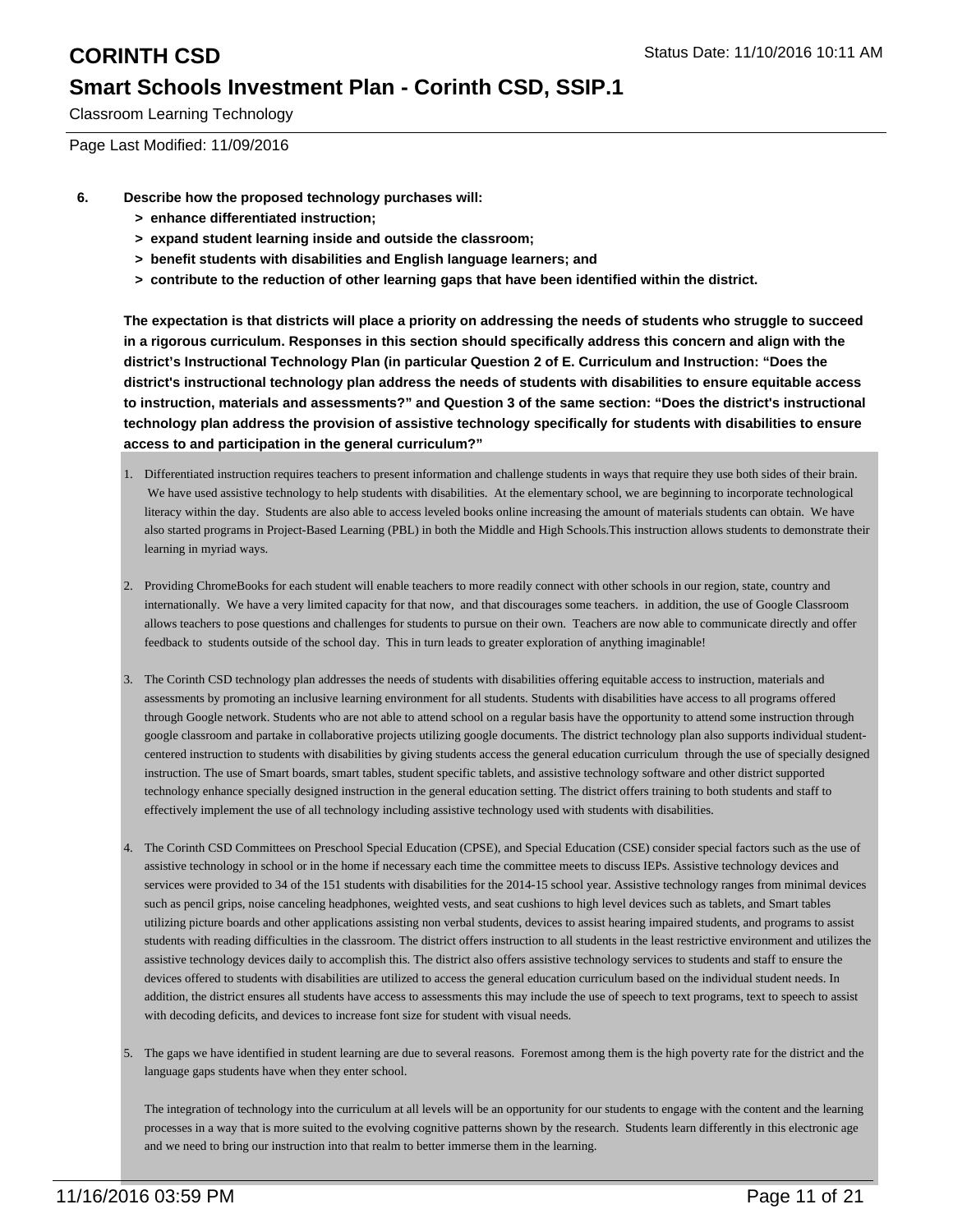Classroom Learning Technology

### Page Last Modified: 11/09/2016

6. When the day comes that we have ELL students, they will have the same access to all technology as every student in our district. What that instructional use will look like will depend upon the teachers.

**7. Where appropriate, describe how the proposed technology purchases will enhance ongoing communication with parents and other stakeholders and help the district facilitate technology-based regional partnerships, including distance learning and other efforts.**

The district has been engaged in a robust Distance Learning partnership with schools throughout the region for more than a decade. Our HS has a 9 period day and there is a DL class scheduled for each period.

Other initiatives past and present have included Skype sessions with elementary and middle school classrooms in other districts and virtual field trips for elementary and middle school students. The increased connectivity -- bandwidth capacity and speed -- will allow these regional efforts. Staff & students will become increasingly comfortable with the technology and grasp the impact of these relationships as they impact learning. Students will be allowed to take the Chromebooks home. As nearly half our student body receives free/reduced lunch, many of our families do not have internet access or an electronic device at home. Subsequently, they can use the Chromebooks to check email, visit our website, and use Parent Portal.

**8. Describe the district's plan to provide professional development to ensure that administrators, teachers and staff can employ the technology purchased to enhance instruction successfully.**

**Note: This response should be aligned and expanded upon in accordance with your district's response to Question 1 of F. Professional Development of your Instructional Technology Plan: "Please provide a summary of professional development offered to teachers and staff, for the time period covered by this plan, to support technology to enhance teaching and learning. Please include topics, audience and method of delivery within your summary."**

For the past 6 years, Corinth has employed a part-time Instructional Technologist. Beginning in September, 2015, this position is shared between 2 people, allowing greater flexibility to meet with staff in both of our school buildings. We have a K-5 elementary, and the Middle School (grades 6-8) and the High School (grades 9-12) are housed in the same location.

We are moving to a Google environment and the role of these two people is to help teachers not only to learn what is available, but more importantly, how to improve their instruction. Training sessions are scheduled immediately after school and time is made available on a case by case basis for the Instructional Technologists to help demonstrate a lesson in the individual teacher's classroom. Some of the training sessions have included how to use Google Classroom, Adavanced Search Techniques with Google, Using Google Slides and Sheets, Webpage, Smore, Twitter, Remind, Padlet, PBS Learning Media, Google Drive File Management, Kahoot, NewsELA, Brainshark, Voxer, Noodle, Google Hang Out, Beginner Google Classroom, Read & Write for Google - to name a few, This model applies to all grades, K-12.

In addition to the on-site technology training, teachers can avail themselves of workshops at the WSWHE BOCES. These offerings cover a vast array of topics and are taught by well-qualified instructors.

As we acquire the teachnology, the professional development will be tailored to the needs of the staff. As an example, we hosted our own "EdCamp" for just our staff where they selected the topics they wanted to attend.

- **9. Districts must contact the SUNY/CUNY teacher preparation program that supplies the largest number of the district's new teachers to request advice on innovative uses and best practices at the intersection of pedagogy and educational technology.**
	- By checking this box, you certify that you have contacted the SUNY/CUNY teacher preparation program that supplies the largest number of your new teachers to request advice on these issues.
	- **9a. Please enter the name of the SUNY or CUNY Institution that you contacted.**

SUNY Plattsburgh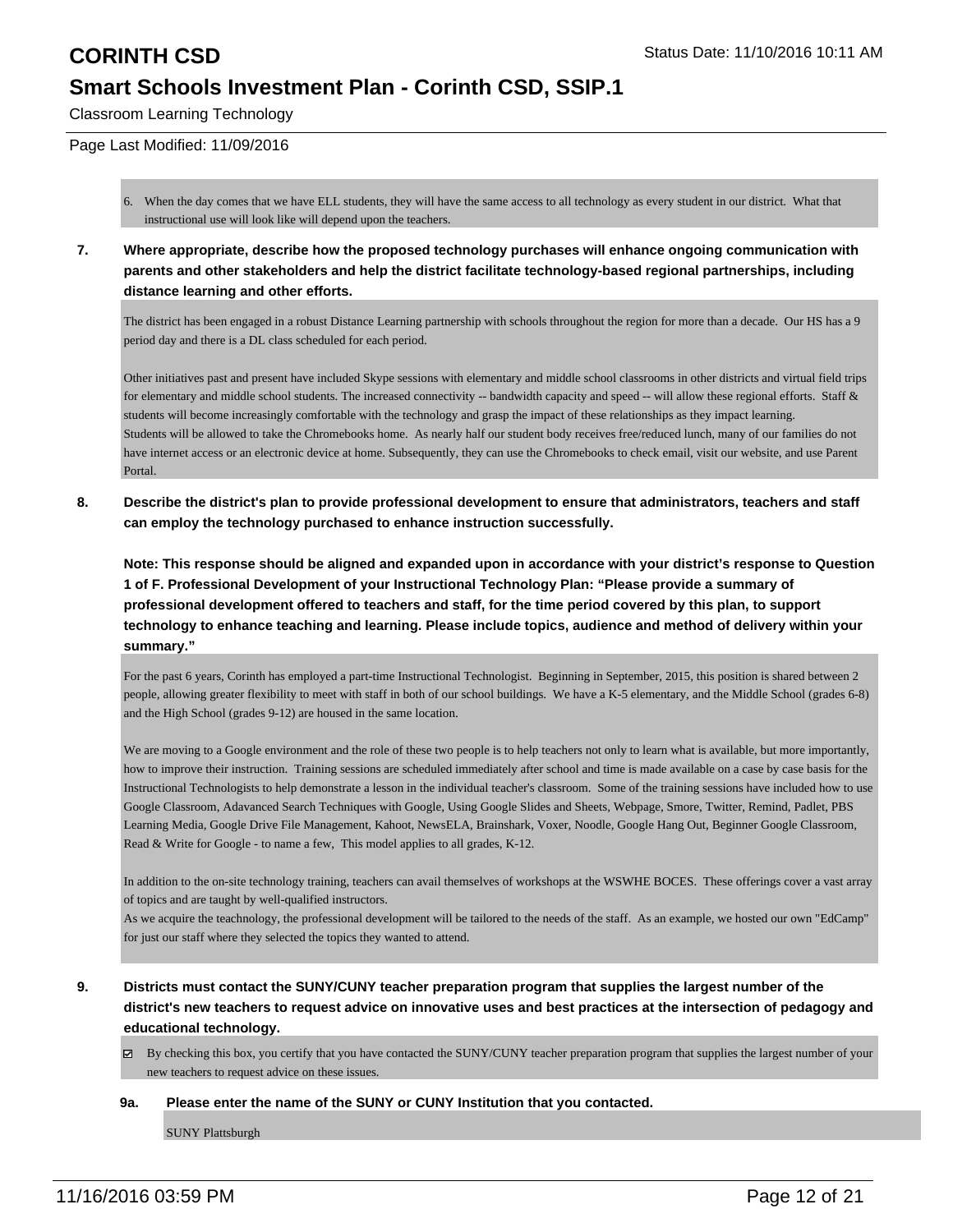Classroom Learning Technology

Page Last Modified: 11/09/2016

**9b. Enter the primary Institution phone number.**

518-564-2040

**9c. Enter the name of the contact person with whom you consulted and/or will be collaborating with on innovative uses of technology and best practices.**

Stephen Danna

**10. A district whose Smart Schools Investment Plan proposes the purchase of technology devices and other hardware must account for nonpublic schools in the district.**

**Are there nonpublic schools within your school district?**

М Yes

 $\square$  No

**10a. Describe your plan to loan purchased hardware to nonpublic schools within your district. The plan should use your district's nonpublic per-student loan amount calculated below, within the framework of the guidance. Please enter the date by which nonpublic schools must request classroom technology items. Also, specify in your response the devices that the nonpublic schools have requested, as well as in the in the Budget and the Expenditure Table at the end of the page.**

Non-public schools have been contacted and understand their ability to benefit from SSIP. Our district will make purchase of equipment they request. We will inventory it and then assign it to the non-public schools. They will be asked to notify us by July 1st of their requests so that the equipment will be included in our summer orders. Their iinitial desire is to purchase Chromebooks. That will be confirmed upon approval of this funding.

The formula below exceeds the \$250 per student maximum allocation, which is what we are using as our working number with the non-public schools.

**10b. A final Smart Schools Investment Plan cannot be approved until school authorities have adopted regulations specifying the date by which requests from nonpublic schools for the purchase and loan of Smart Schools Bond Act classroom technology must be received by the district.**

 $\boxtimes$  By checking this box, you certify that you have such a plan and associated regulations in place that have been made public.

**11. Nonpublic Classroom Technology Loan Calculator**

**The Smart Schools Bond Act provides that any Classroom Learning Technology purchases made using Smart Schools funds shall be lent, upon request, to nonpublic schools in the district. However, no school district shall be required to loan technology in amounts greater than the total obtained and spent on technology pursuant to the Smart Schools Bond Act and the value of such loan may not exceed the total of \$250 multiplied by the nonpublic school enrollment in the base year at the time of enactment.**

**See:**

**http://www.p12.nysed.gov/mgtserv/smart\_schools/docs/Smart\_Schools\_Bond\_Act\_Guidance\_04.27.15\_Final.pdf.**

|                                       | 1. Classroom<br>Technology<br>Sub-allocation | 2. Public<br>Enrollment<br>$(2014-15)$ | 3. Nonpublic<br>Enrollment<br>$(2014 - 15)$ | l 4. Sum of<br>Public and<br>Nonpublic<br>l Enrollment | 5. Total Per<br>Pupil Sub-<br>lallocation | 6. Total<br>l Nonpublic Loan<br>Amount |
|---------------------------------------|----------------------------------------------|----------------------------------------|---------------------------------------------|--------------------------------------------------------|-------------------------------------------|----------------------------------------|
| Calculated Nonpublic Loan<br>l Amount | 740.890                                      | 1.215                                  | 132                                         | 1.347                                                  | 550                                       | 33,000                                 |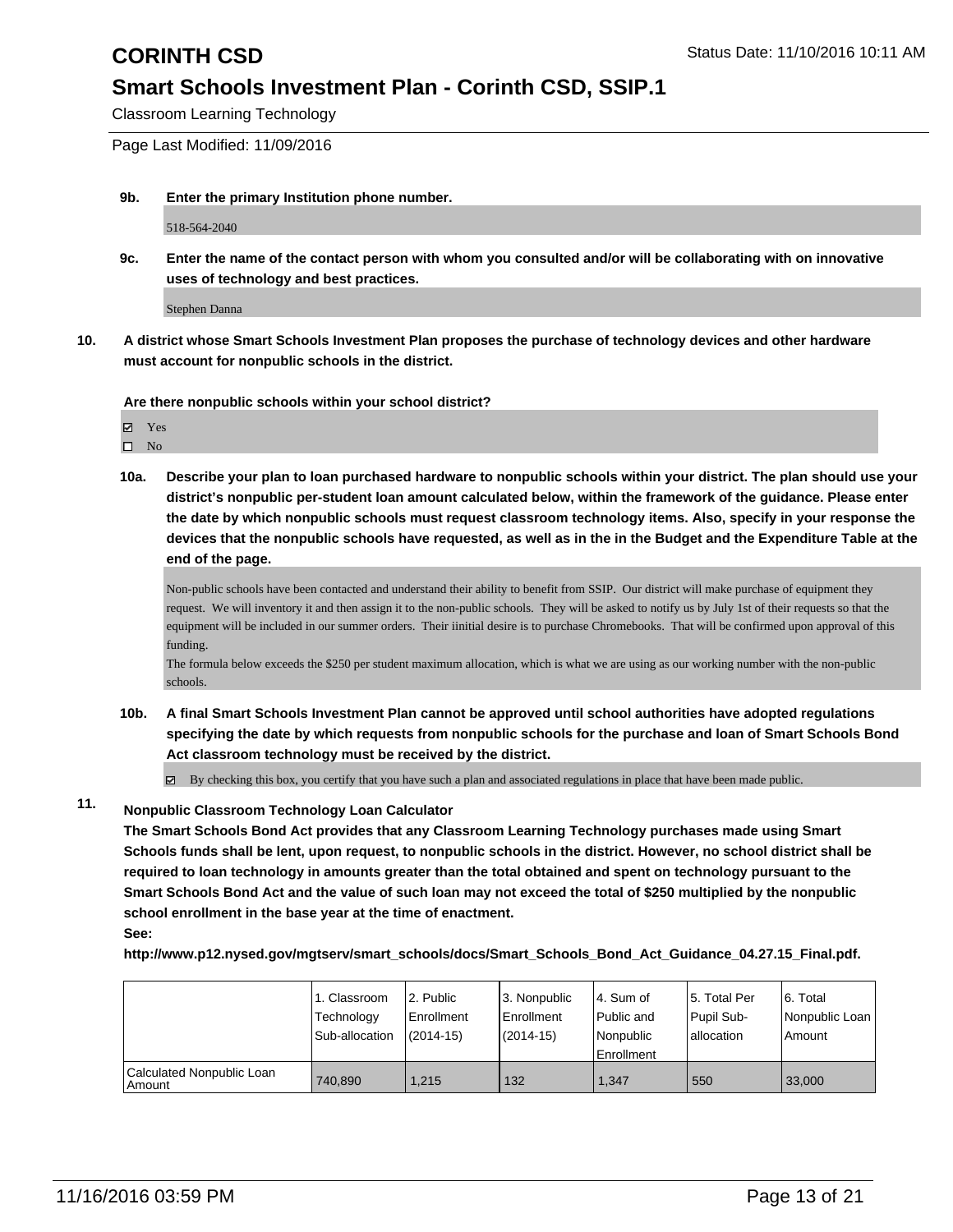Classroom Learning Technology

Page Last Modified: 11/09/2016

**12. To ensure the sustainability of technology purchases made with Smart Schools funds, districts must demonstrate a long-term plan to maintain and replace technology purchases supported by Smart Schools Bond Act funds. This sustainability plan shall demonstrate a district's capacity to support recurring costs of use that are ineligible for Smart Schools Bond Act funding such as device maintenance, technical support, Internet and wireless fees, maintenance of hotspots, staff professional development, building maintenance and the replacement of incidental items. Further, such a sustainability plan shall include a long-term plan for the replacement of purchased devices and equipment at the end of their useful life with other funding sources.**

 $\boxtimes$  By checking this box, you certify that the district has a sustainability plan as described above.

**13. Districts must ensure that devices purchased with Smart Schools Bond funds will be distributed, prepared for use, maintained and supported appropriately. Districts must maintain detailed device inventories in accordance with generally accepted accounting principles.**

By checking this box, you certify that the district has a distribution and inventory management plan and system in place.

**14. If you are submitting an allocation for Classroom Learning Technology complete this table. Note that the calculated Total at the bottom of the table must equal the Total allocation for this category that you entered in the SSIP Overview overall budget.**

|                         | Sub-Allocation |
|-------------------------|----------------|
| Interactive Whiteboards | 0              |
| Computer Servers        |                |
| Desktop Computers       | 50,000         |
| Laptop Computers        | 202,000        |
| <b>Tablet Computers</b> | 0              |
| Other Costs             | 488,890        |
| Totals:                 | 740,890        |

**15. Please detail the type, quantity, per unit cost and total cost of the eligible items under each sub-category. This is especially important for any expenditures listed under the "Other" category. All expenditures must be capital-bond**

**eligible to be reimbursed through the SSBA. If you have any questions, please contact us directly through smartschools@nysed.gov.**

**Please specify in the "Item to be Purchased" field which specific expenditures and items are planned to meet the district's nonpublic loan requirement, if applicable.**

**NOTE: Wireless Access Points that will be loaned/purchased for nonpublic schools should ONLY be included in this category, not under School Connectivity, where public school districts would list them.**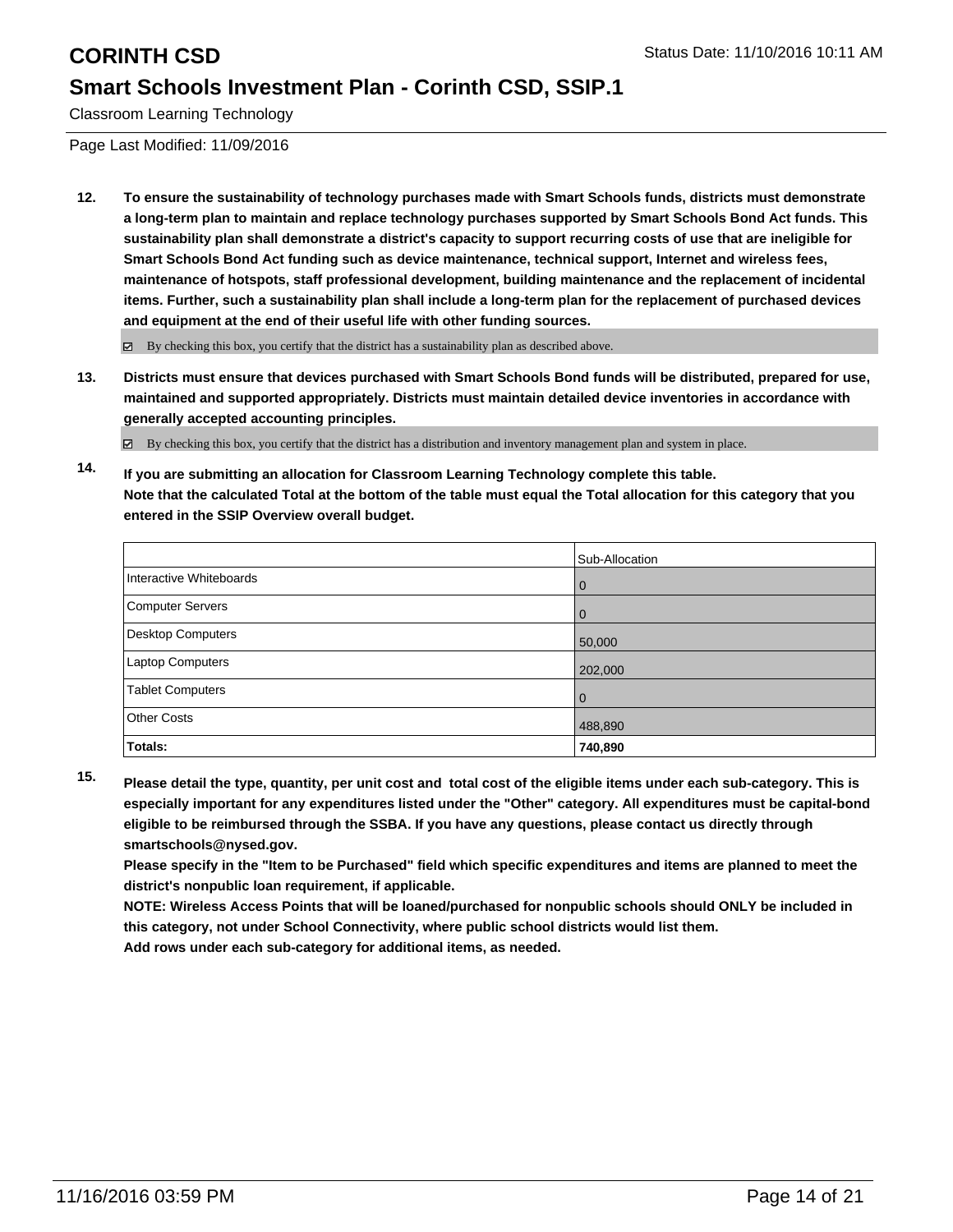Classroom Learning Technology

Page Last Modified: 11/09/2016

| Select the allowable expenditure<br>type. | Item to be Purchased              | Quantity | Cost per Item | <b>Total Cost</b> |
|-------------------------------------------|-----------------------------------|----------|---------------|-------------------|
| Repeat to add another item under          |                                   |          |               |                   |
| each type.                                |                                   |          |               |                   |
|                                           |                                   |          |               |                   |
| <b>Desktop Computers</b>                  | <b>Desktop Units</b>              | 100      | 500           | 50,000            |
| <b>Laptop Computers</b>                   | <b>ChromeBooks</b>                | 668      | 250           | 167,000           |
| <b>Laptop Computers</b>                   | MacBook Pro                       |          | 2,000         | 2,000             |
| <b>Other Costs</b>                        | <b>TouchScreen Monitors</b>       | 101      | 4,250         | 429,250           |
| <b>Other Costs</b>                        | <b>Charging Stations</b>          | 100      | 550           | 55,000            |
| <b>Other Costs</b>                        | <b>Document Cameras</b>           | 4        | 1,160         | 4,640             |
| <b>Laptop Computers</b>                   | Kings School Chromebooks (nonpub) | 132      | 250           | 33,000            |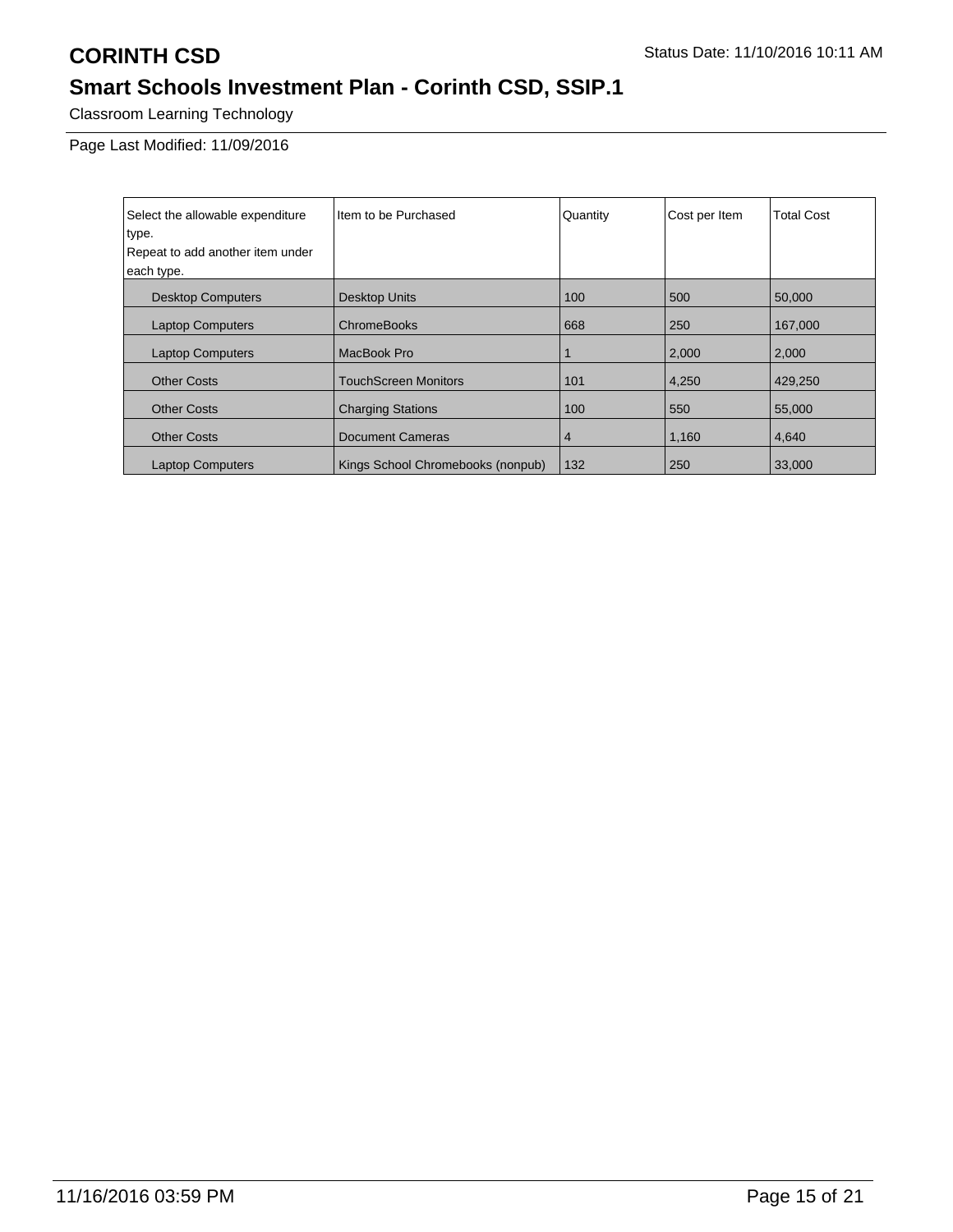Pre-Kindergarten Classrooms

Page Last Modified: 11/09/2016

**1. Provide information regarding how and where the district is currently serving pre-kindergarten students and justify the need for additional space with enrollment projections over 3 years.**

(No Response)

- **2. Describe the district's plan to construct, enhance or modernize education facilities to accommodate prekindergarten programs. Such plans must include:**
	- **Specific descriptions of what the district intends to do to each space;**
	- **An affirmation that pre-kindergarten classrooms will contain a minimum of 900 square feet per classroom;**
	- **The number of classrooms involved;**
	- **The approximate construction costs per classroom; and**
	- **Confirmation that the space is district-owned or has a long-term lease that exceeds the probable useful life of the improvements.**

(No Response)

**3. Smart Schools Bond Act funds may only be used for capital construction costs. Describe the type and amount of additional funds that will be required to support ineligible ongoing costs (e.g. instruction, supplies) associated with any additional pre-kindergarten classrooms that the district plans to add.**

(No Response)

**4. All plans and specifications for the erection, repair, enlargement or remodeling of school buildings in any public school district in the State must be reviewed and approved by the Commissioner. Districts that plan capital projects using their Smart Schools Bond Act funds will undergo a Preliminary Review Process by the Office of Facilities Planning.**

**Please indicate on a separate row each project number given to you by the Office of Facilities Planning.**

| Project Number |  |
|----------------|--|
| (No Response)  |  |

**5. If you have made an allocation for Pre-Kindergarten Classrooms, complete this table.**

**Note that the calculated Total at the bottom of the table must equal the Total allocation for this category that you entered in the SSIP Overview overall budget.**

|                                          | Sub-Allocation |
|------------------------------------------|----------------|
| Construct Pre-K Classrooms               | (No Response)  |
| Enhance/Modernize Educational Facilities | (No Response)  |
| Other Costs                              | (No Response)  |
| Totals:                                  |                |

**6. Please detail the type, quantity, per unit cost and total cost of the eligible items under each sub-category. This is especially important for any expenditures listed under the "Other" category. All expenditures must be capital-bond eligible to be reimbursed through the SSBA. If you have any questions, please contact us directly through smartschools@nysed.gov.**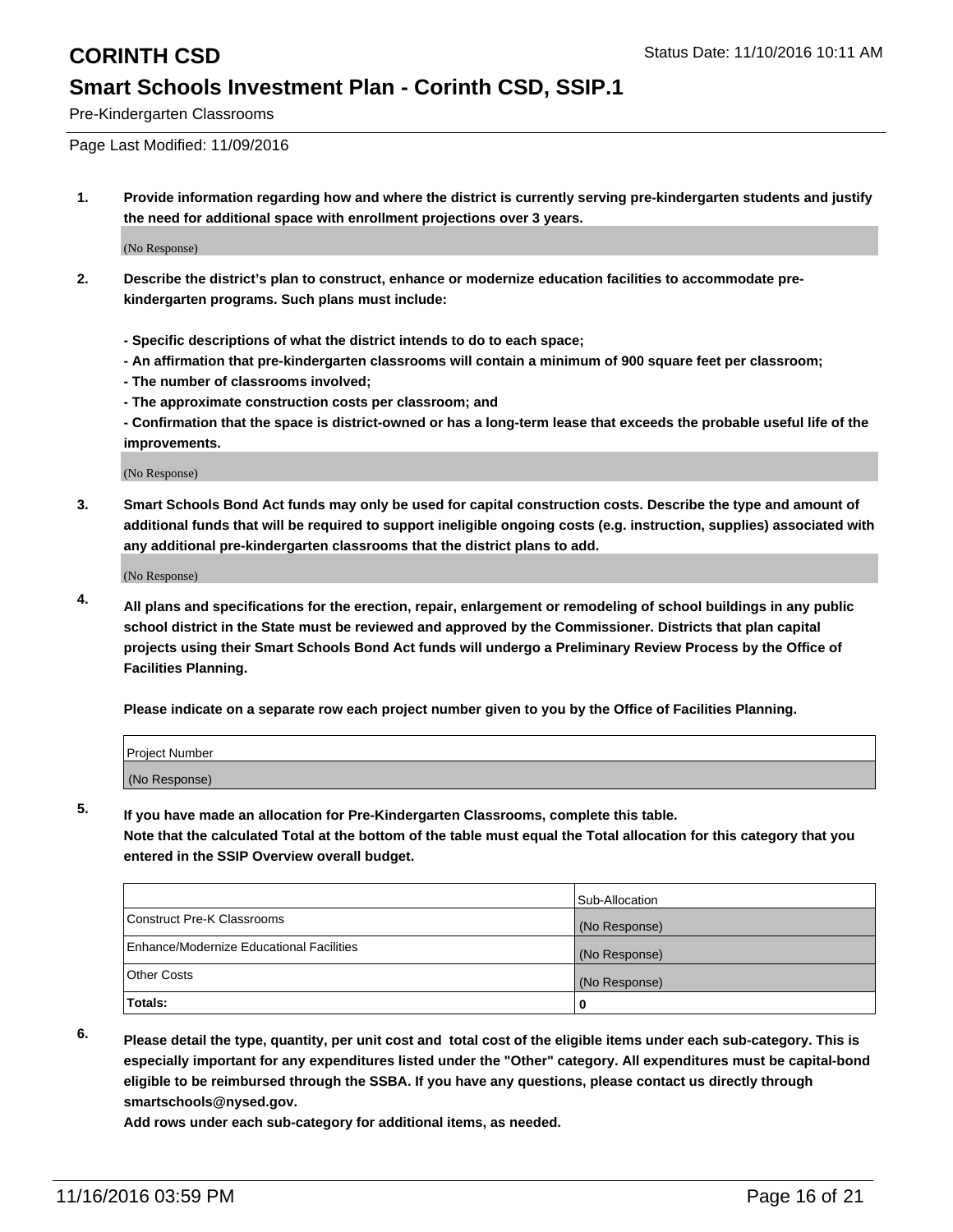Pre-Kindergarten Classrooms

Page Last Modified: 11/09/2016

| Select the allowable expenditure | litem to be purchased | Quantity      | Cost per Item | <b>Total Cost</b> |
|----------------------------------|-----------------------|---------------|---------------|-------------------|
| type.                            |                       |               |               |                   |
| Repeat to add another item under |                       |               |               |                   |
| each type.                       |                       |               |               |                   |
| (No Response)                    | (No Response)         | (No Response) | (No Response) | (No Response)     |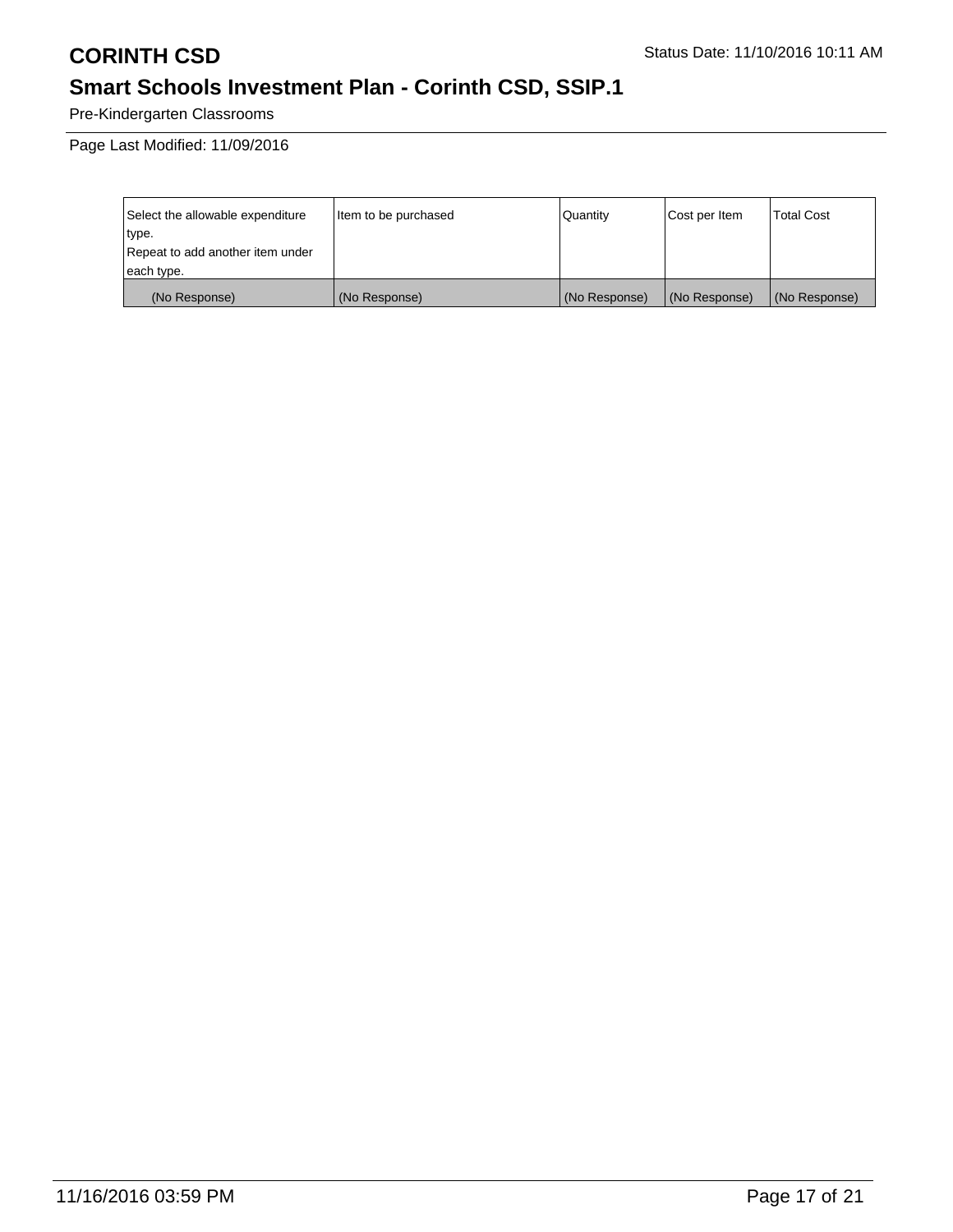Replace Transportable Classrooms

Page Last Modified: 10/31/2016

**1. Describe the district's plan to construct, enhance or modernize education facilities to provide high-quality instructional space by replacing transportable classrooms.**

(No Response)

**2. All plans and specifications for the erection, repair, enlargement or remodeling of school buildings in any public school district in the State must be reviewed and approved by the Commissioner. Districts that plan capital projects using their Smart Schools Bond Act funds will undergo a Preliminary Review Process by the Office of Facilities Planning.**

**Please indicate on a separate row each project number given to you by the Office of Facilities Planning.**

| Project Number |  |
|----------------|--|
| (No Response)  |  |

**3. For large projects that seek to blend Smart Schools Bond Act dollars with other funds, please note that Smart Schools Bond Act funds can be allocated on a pro rata basis depending on the number of new classrooms built that directly replace transportable classroom units.**

**If a district seeks to blend Smart Schools Bond Act dollars with other funds describe below what other funds are being used and what portion of the money will be Smart Schools Bond Act funds.**

(No Response)

**4. If you have made an allocation for Replace Transportable Classrooms, complete this table. Note that the calculated Total at the bottom of the table must equal the Total allocation for this category that you entered in the SSIP Overview overall budget.**

|                                                | Sub-Allocation |
|------------------------------------------------|----------------|
| Construct New Instructional Space              | (No Response)  |
| Enhance/Modernize Existing Instructional Space | (No Response)  |
| Other Costs                                    | (No Response)  |
| Totals:                                        | 0              |

**5. Please detail the type, quantity, per unit cost and total cost of the eligible items under each sub-category. This is especially important for any expenditures listed under the "Other" category. All expenditures must be capital-bond eligible to be reimbursed through the SSBA. If you have any questions, please contact us directly through smartschools@nysed.gov.**

| Select the allowable expenditure | Item to be purchased | Quantity      | Cost per Item | Total Cost    |
|----------------------------------|----------------------|---------------|---------------|---------------|
| type.                            |                      |               |               |               |
| Repeat to add another item under |                      |               |               |               |
| each type.                       |                      |               |               |               |
| (No Response)                    | (No Response)        | (No Response) | (No Response) | (No Response) |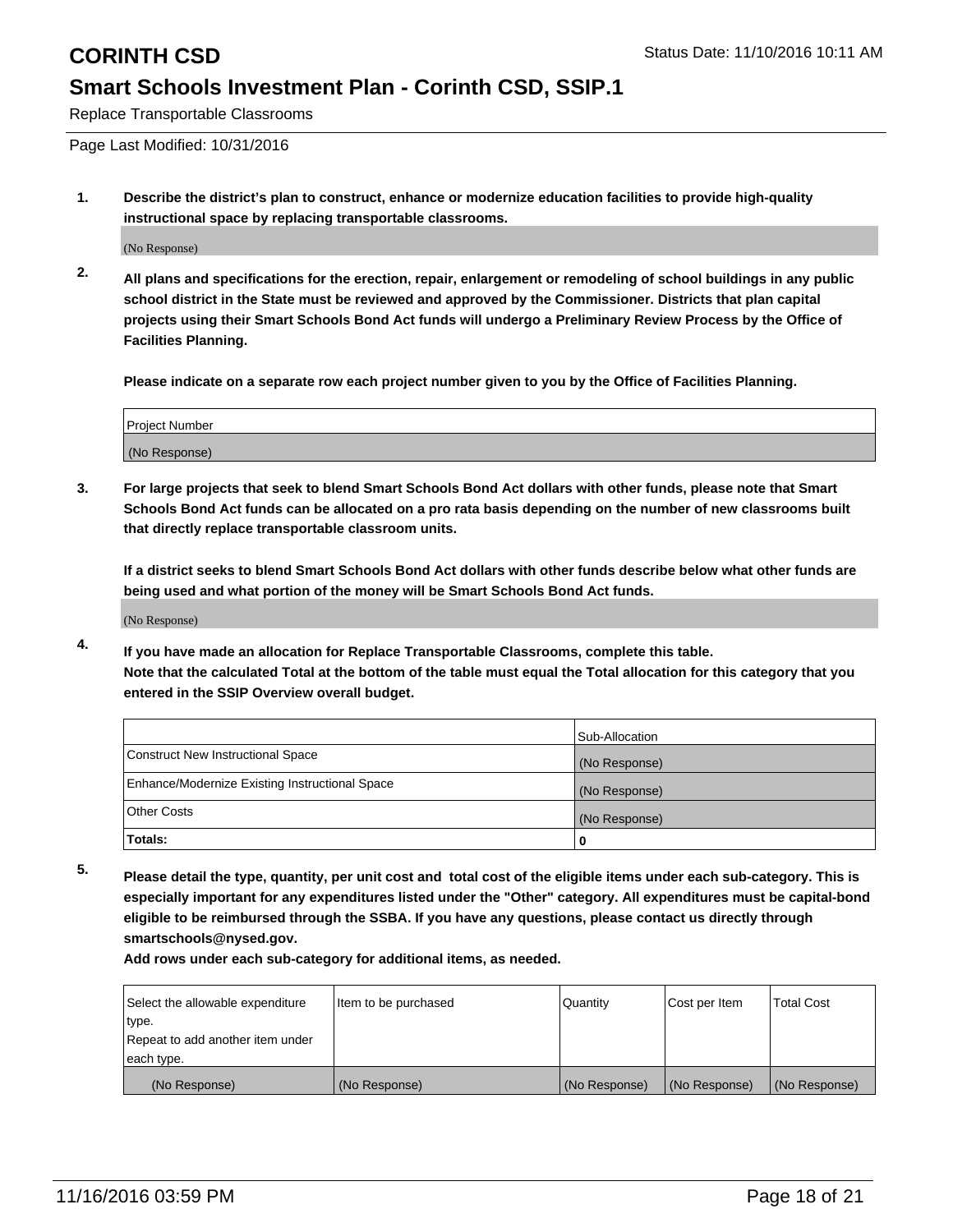High-Tech Security Features

### Page Last Modified: 10/31/2016

### **1. Describe how you intend to use Smart Schools Bond Act funds to install high-tech security features in school buildings and on school campuses.**

The Corinth CSD has installed security cameras throughout its buildings and locations. Over time, however, we have learned that there are additional cameras needed to protect the individuals who use our facilities, as well as to protect the facilities themselves.

The funds here will be used for high-definition cameras and servers to add them to our existing network. Hardware we currently own will be upgraded as needed.

The current PA system does not allow communication between our two schools, or between the High School and Middle School offices. This upgrade will facilitate our ability to lock-down our campus from any phone or PA point.

**2. All plans and specifications for the erection, repair, enlargement or remodeling of school buildings in any public school district in the State must be reviewed and approved by the Commissioner. Districts that plan capital projects using their Smart Schools Bond Act funds will undergo a Preliminary Review Process by the Office of Facilities Planning.** 

**Please indicate on a separate row each project number given to you by the Office of Facilities Planning.**

| <b>Project Number</b> |  |
|-----------------------|--|
| 52-04-01-04-7-999-BA1 |  |

### **3. Was your project deemed eligible for streamlined Review?**

- Yes
- $\hfill \square$  No
- **3a. Districts with streamlined projects must certify that they have reviewed all installations with their licensed architect or engineer of record, and provide that person's name and license number. The licensed professional must review the products and proposed method of installation prior to implementation and review the work during and after completion in order to affirm that the work was code-compliant, if requested.**

By checking this box, you certify that the district has reviewed all installations with a licensed architect or engineer of record.

### **4. Include the name and license number of the architect or engineer of record.**

| <i>Name</i>              | License Number |
|--------------------------|----------------|
| <b>Christopher Colby</b> | 33581          |

**5. If you have made an allocation for High-Tech Security Features, complete this table.**

**Note that the calculated Total at the bottom of the table must equal the Total allocation for this category that you entered in the SSIP Overview overall budget.**

| 82,778         |
|----------------|
| $\Omega$       |
| l O            |
| l 0            |
| 82,778         |
| l 0            |
| Sub-Allocation |
|                |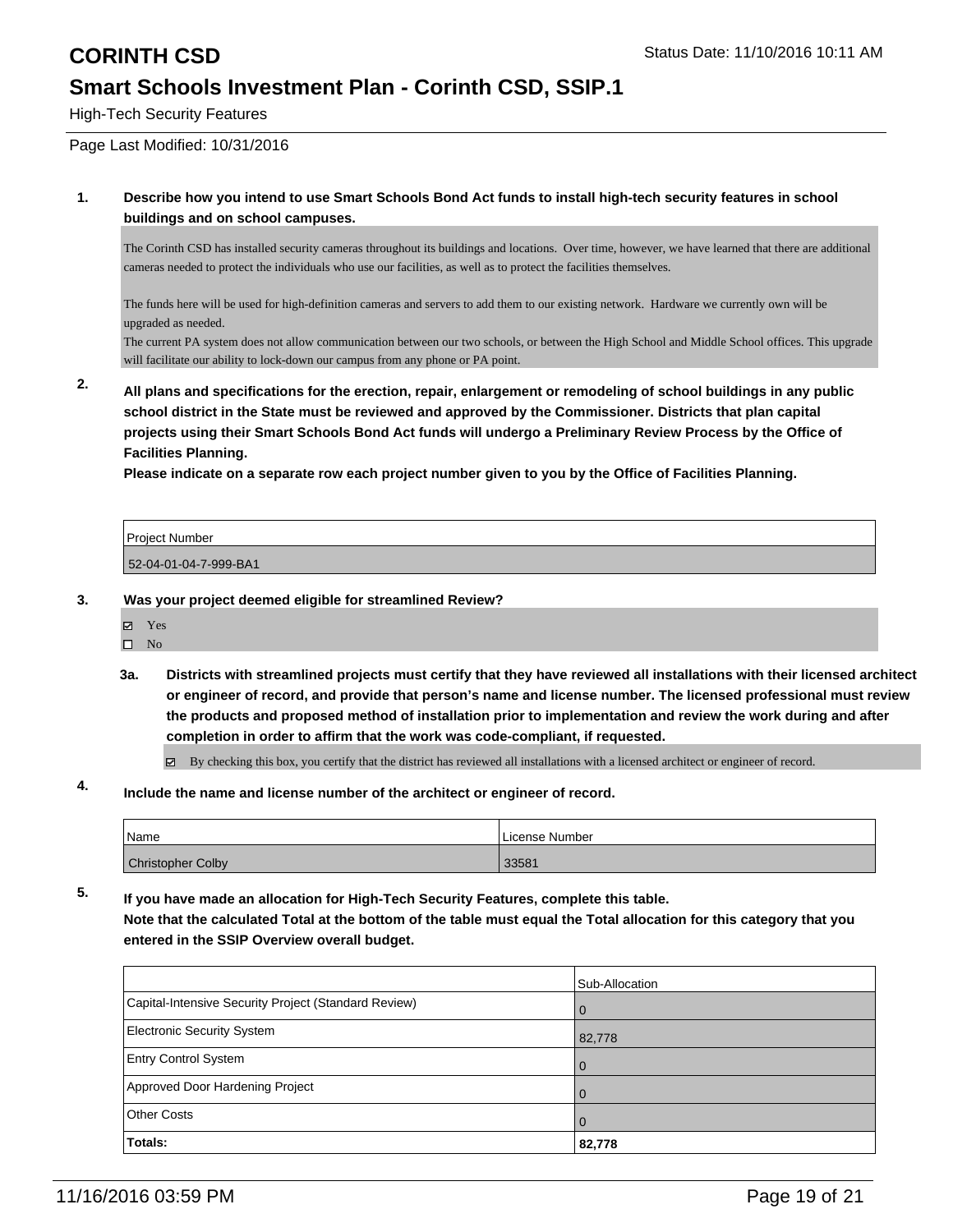High-Tech Security Features

Page Last Modified: 10/31/2016

**6. Please detail the type, quantity, per unit cost and total cost of the eligible items under each sub-category. This is especially important for any expenditures listed under the "Other" category. All expenditures must be capital-bond eligible to be reimbursed through the SSBA. If you have any questions, please contact us directly through smartschools@nysed.gov.**

| Select the allowable expenditure<br>type.<br>Repeat to add another item under<br>each type. | Item to be purchased                 | Quantity       | Cost per Item | <b>Total Cost</b> |
|---------------------------------------------------------------------------------------------|--------------------------------------|----------------|---------------|-------------------|
| <b>Electronic Security System</b>                                                           | <b>Security Cameras</b>              | 33             | 1,200         | 39,600            |
| <b>Electronic Security System</b>                                                           | <b>Monitors</b>                      | 3              | 226           | 678               |
| <b>Electronic Security System</b>                                                           | Cisco Server                         |                | 5,640         | 5,640             |
| <b>Electronic Security System</b>                                                           | Informacast 250 End point licenses   |                | 5,400         | 5,400             |
| <b>Electronic Security System</b>                                                           | Informacast 50 End point licenses    | $\overline{2}$ | 1,650         | 3,300             |
| <b>Electronic Security System</b>                                                           | Installation and setup of PA system  | 1              | 9,250         | 9,250             |
| <b>Electronic Security System</b>                                                           | Atlas Indoor IP Speaker              | 15             | 856           | 12,840            |
| <b>Electronic Security System</b>                                                           | <b>Atlas Ceiling Tile IP Speaker</b> | 7              | 868           | 6,076             |
|                                                                                             |                                      |                |               |                   |